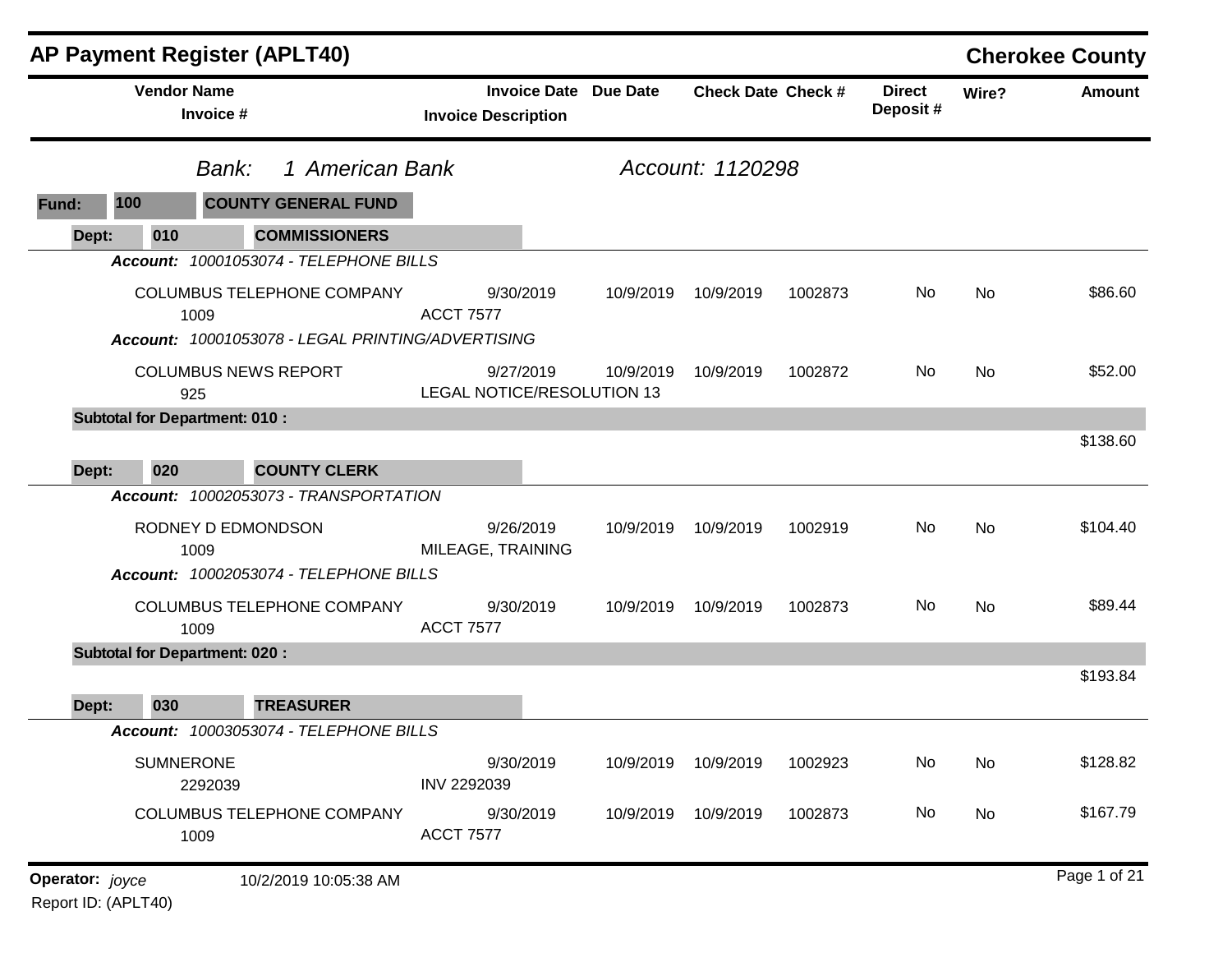| <b>AP Payment Register (APLT40)</b>  |                                                                              |                                                            |           |                               |         |                           |           | <b>Cherokee County</b> |
|--------------------------------------|------------------------------------------------------------------------------|------------------------------------------------------------|-----------|-------------------------------|---------|---------------------------|-----------|------------------------|
| <b>Vendor Name</b><br>Invoice #      |                                                                              | <b>Invoice Date Due Date</b><br><b>Invoice Description</b> |           | <b>Check Date Check #</b>     |         | <b>Direct</b><br>Deposit# | Wire?     | <b>Amount</b>          |
| <b>Subtotal for Department: 030:</b> |                                                                              |                                                            |           |                               |         |                           |           |                        |
| 040<br>Dept:                         | <b>ATTORNEY</b>                                                              |                                                            |           |                               |         |                           |           | \$296.61               |
|                                      | Account: 10004053074 - TELEPHONE BILLS                                       |                                                            |           |                               |         |                           |           |                        |
| 1009                                 | <b>COLUMBUS TELEPHONE COMPANY</b>                                            | 9/30/2019<br><b>ACCT 7577</b>                              | 10/9/2019 | 10/9/2019                     | 1002873 | No                        | No        | \$254.07               |
|                                      | Account: 10004053089 - OTHER CONTRACTUAL                                     |                                                            |           |                               |         |                           |           |                        |
| <b>VERIZON WIRELESS</b>              | 9838209943                                                                   | 9/30/2019<br>INV 9838209943                                | 10/9/2019 | 10/9/2019                     | 1002928 | No                        | <b>No</b> | \$80.02                |
| <b>Subtotal for Department: 040:</b> |                                                                              |                                                            |           |                               |         |                           |           |                        |
|                                      |                                                                              |                                                            |           |                               |         |                           |           | \$334.09               |
| Dept:<br>050                         | <b>REGISTER OF DEEDS</b><br>Account: 10005053074 - UTILITIES/TELEPHONE BILLS |                                                            |           |                               |         |                           |           |                        |
| 1009                                 | COLUMBUS TELEPHONE COMPANY                                                   | 9/30/2019<br><b>ACCT 7577</b>                              | 10/9/2019 | 10/9/2019                     | 1002873 | No                        | No        | \$87.35                |
|                                      | Account: 10005053081 - MISC EXPENSE                                          |                                                            |           |                               |         |                           |           |                        |
| 1009                                 | <b>WILDCAT EXTENSION DISTRICT</b>                                            | 9/26/2019<br><b>GRANT WRITING WORKSHOP</b>                 | 10/9/2019 | 10/9/2019                     | 1002931 | No                        | No        | \$10.00                |
| <b>Subtotal for Department: 050:</b> |                                                                              |                                                            |           |                               |         |                           |           |                        |
|                                      |                                                                              |                                                            |           |                               |         |                           |           | \$97.35                |
| 060<br>Dept:                         | <b>SHERIFF &amp; JAIL</b>                                                    |                                                            |           |                               |         |                           |           |                        |
|                                      | Account: 10006053022 - EMPLOYEE UNIFORMS/ACCESSORIES                         |                                                            |           |                               |         |                           |           |                        |
| SI1613119                            | AXON ENTERPRISE, INC.                                                        | 9/30/2019<br><b>INV SI 1613119</b>                         |           | 10/9/2019  10/9/2019  1002855 |         | No No                     |           | \$690.00               |
|                                      | Account: 10006053025 - PARTS/VEHICLE REPAIRS                                 |                                                            |           |                               |         |                           |           |                        |
| 714631                               | NATALINIS AUTOMOTIVE                                                         | 9/26/2019<br><b>INV 714631</b>                             |           | 10/9/2019 10/9/2019           | 1002913 | No                        | No        | \$24.18                |
| Operator: joyce                      | 10/2/2019 10:05:38 AM                                                        |                                                            |           |                               |         |                           |           | Page 2 of 21           |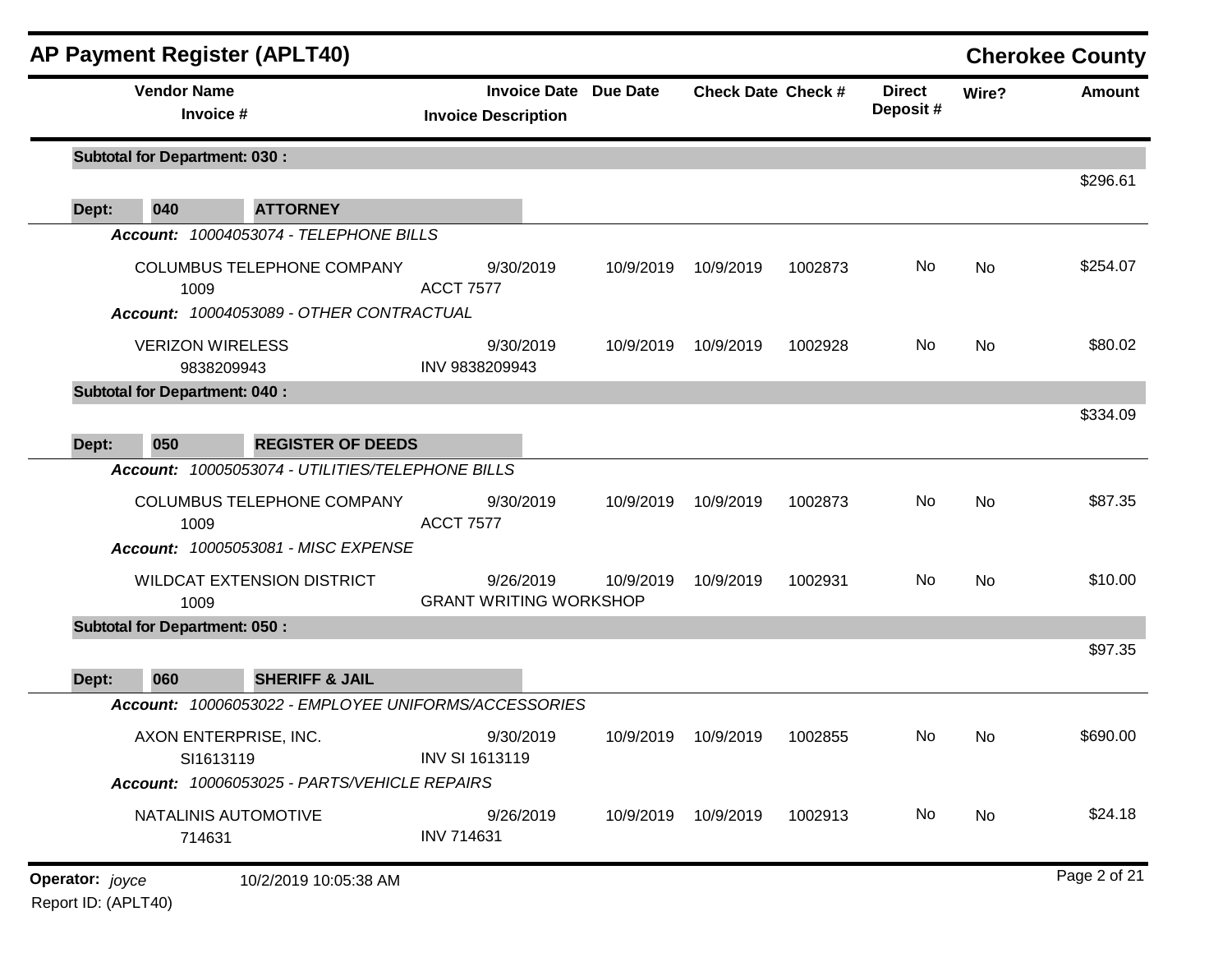| <b>AP Payment Register (APLT40)</b>          |                                                            |           |                           |         |                           |           | <b>Cherokee County</b> |
|----------------------------------------------|------------------------------------------------------------|-----------|---------------------------|---------|---------------------------|-----------|------------------------|
| <b>Vendor Name</b><br>Invoice #              | <b>Invoice Date Due Date</b><br><b>Invoice Description</b> |           | <b>Check Date Check #</b> |         | <b>Direct</b><br>Deposit# | Wire?     | <b>Amount</b>          |
| NATALINIS AUTOMOTIVE<br>714908               | 9/26/2019<br><b>INV 714908</b>                             | 10/9/2019 | 10/9/2019                 | 1002913 | No.                       | No        | \$11.49                |
| KANSASLAND TIRE OF PITTSBURG<br>1009         | 9/27/2019<br><b>INV 187863</b>                             | 10/9/2019 | 10/9/2019                 | 1002899 | No.                       | <b>No</b> | \$124.85               |
| NATALINIS AUTOMOTIVE<br>715915               | 10/1/2019<br><b>INV 715915, CREDIT</b>                     | 10/9/2019 | 10/9/2019                 | 1002913 | No.                       | <b>No</b> | (\$47.99)              |
| NATALINIS AUTOMOTIVE<br>715362               | 9/26/2019<br><b>INV 715362</b>                             |           | 10/9/2019 10/9/2019       | 1002911 | No.                       | <b>No</b> | \$54.63                |
| NATALINIS AUTOMOTIVE<br>714974               | 9/26/2019<br><b>INV 714974</b>                             | 10/9/2019 | 10/9/2019                 | 1002913 | No.                       | <b>No</b> | \$3.99                 |
| NATALINIS AUTOMOTIVE<br>715639               | 9/30/2019<br>INV 715639                                    | 10/9/2019 | 10/9/2019                 | 1002911 | No                        | <b>No</b> | \$147.97               |
| NATALINIS AUTOMOTIVE<br>714913               | 9/26/2019<br><b>INV 714913</b>                             | 10/9/2019 | 10/9/2019                 | 1002913 | No.                       | <b>No</b> | \$29.94                |
| Account: 10006053030 - GASOLINE              |                                                            |           |                           |         |                           |           |                        |
| <b>DOMINIC PARRISH</b><br>1009               | 9/30/2019<br><b>REIMB/GASOLINE</b>                         | 10/9/2019 | 10/9/2019                 | 1002881 | No.                       | <b>No</b> | \$30.50                |
| Account: 10006053040 - JANITORIAL SUPPLIES   |                                                            |           |                           |         |                           |           |                        |
| <b>HENRY KRAFT INC</b><br>291364             | 9/30/2019<br><b>INV 291364</b>                             |           | 10/9/2019 10/9/2019       | 1002892 | No.                       | <b>No</b> | \$460.66               |
| Account: 10006053074 - TELEPHONE BILLS       |                                                            |           |                           |         |                           |           |                        |
| COLUMBUS TELEPHONE COMPANY<br>1009 SH        | 9/30/2019<br><b>ACCT 2963</b>                              | 10/9/2019 | 10/9/2019                 | 1002873 | No.                       | <b>No</b> | \$1,690.99             |
| Account: 10006053076 - PROFESSIONAL SERVICES |                                                            |           |                           |         |                           |           |                        |
| <b>GARCIA CLINICAL LABORATORY</b><br>49525   | 9/26/2019<br><b>INV 49525</b>                              | 10/9/2019 | 10/9/2019                 | 1002889 | No.                       | No        | \$5.00                 |

### **Operator:** joyce 10/2/2019 10:05:39 AM **Page 3 of 21** Report ID: (APLT40)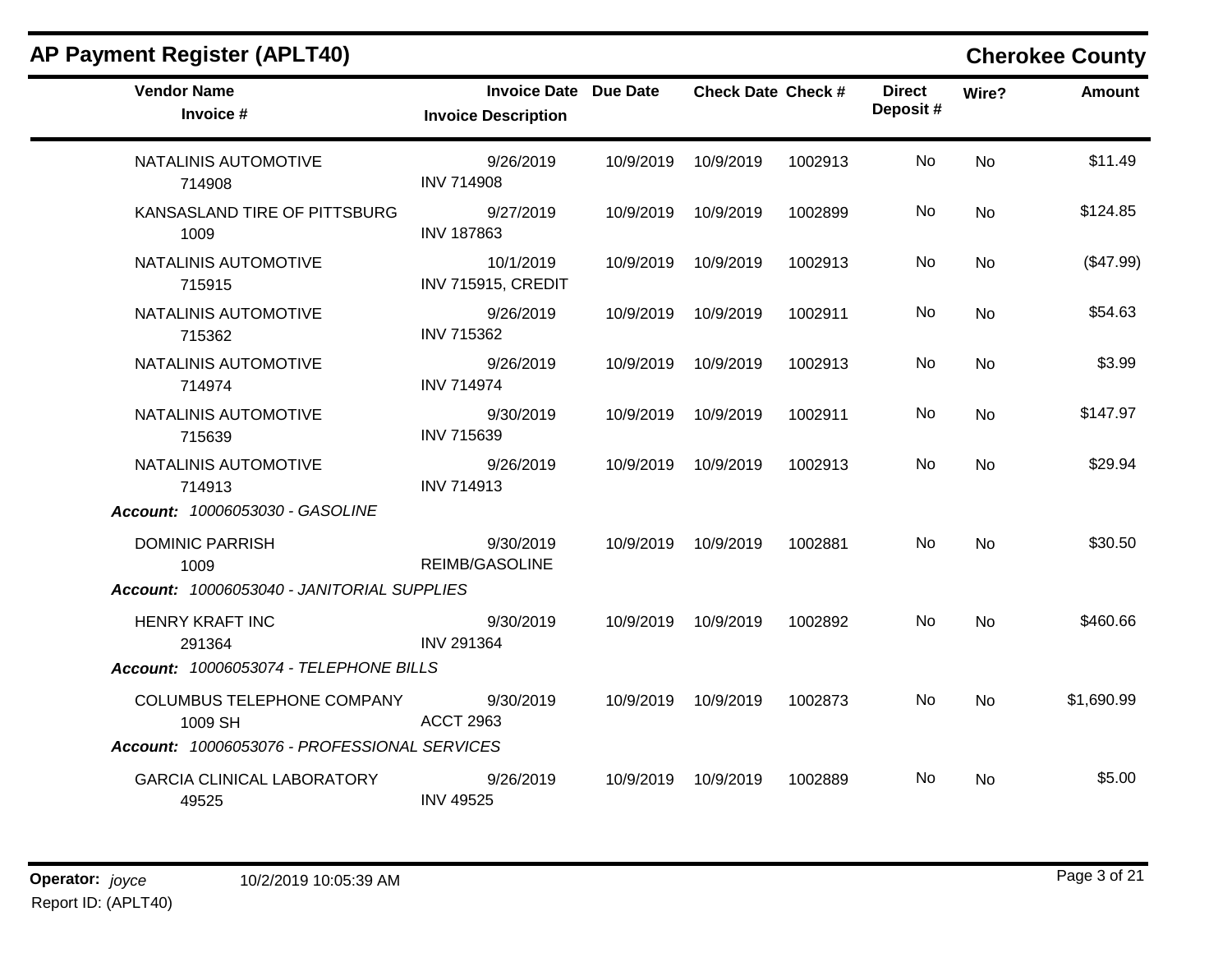| <b>AP Payment Register (APLT40)</b>                                                 |                                                            |           |                           |         |                           |           | <b>Cherokee County</b> |
|-------------------------------------------------------------------------------------|------------------------------------------------------------|-----------|---------------------------|---------|---------------------------|-----------|------------------------|
| <b>Vendor Name</b><br>Invoice #                                                     | <b>Invoice Date Due Date</b><br><b>Invoice Description</b> |           | <b>Check Date Check #</b> |         | <b>Direct</b><br>Deposit# | Wire?     | <b>Amount</b>          |
| <b>CHERYL HAINES</b><br>1009                                                        | 9/30/2019<br><b>REPAIR CLOTHING</b>                        | 10/9/2019 | 10/9/2019                 | 1002867 | No.                       | No        | \$50.00                |
| FREEMAN HEALTH SYSTEM<br>1009<br>Account: 10006053080 - MAINTENANCE/BLDGS & GROUNDS | 9/30/2019<br>JOO351438924 NOEL, JUSTIN A                   | 10/9/2019 | 10/9/2019                 | 1002887 | No.                       | No        | \$105.00               |
| <b>GARAGE DOOR BROKERS</b><br>40341                                                 | 9/30/2019<br><b>INV 40341</b>                              | 10/9/2019 | 10/9/2019                 | 1002888 | No                        | <b>No</b> | \$1,729.00             |
| <b>LOCKE SUPPLY</b><br>3828615600                                                   | 9/30/2019<br>INV 3828615600                                | 10/9/2019 | 10/9/2019                 | 1002902 | No.                       | No.       | \$80.22                |
| ASSURED LOCK TOOL & SUPPLY<br>55141                                                 | 9/30/2019<br><b>INV 55141</b>                              | 10/9/2019 | 10/9/2019                 | 1002854 | No                        | <b>No</b> | \$1,926.40             |
| <b>CDL ELECTRIC</b><br>W13598                                                       | 9/30/2019<br><b>INV W13598</b>                             | 10/9/2019 | 10/9/2019                 | 1002860 | No                        | <b>No</b> | \$275.00               |
| NATALINIS AUTOMOTIVE<br>715243                                                      | 9/30/2019<br><b>INV 715243</b>                             | 10/9/2019 | 10/9/2019                 | 1002913 | No.                       | <b>No</b> | \$9.99                 |
| Account: 10006053732 - INMATE FOOD                                                  |                                                            |           |                           |         |                           |           |                        |
| CONSOLIDATED CORRECTIONAL FOOD SE<br>19090419                                       | 9/26/2019<br>INV 19090419                                  | 10/9/2019 | 10/9/2019                 | 1002874 | No.                       | <b>No</b> | \$11,854.98            |
| Account: 10006053737 - INMATE PERSONAL ITEMS                                        |                                                            |           |                           |         |                           |           |                        |
| <b>TURNKEY CORRECTIONS</b><br>114620190915C                                         | 9/26/2019<br>INV 114620190915C                             | 10/9/2019 | 10/9/2019                 | 1002926 | No.                       | <b>No</b> | \$2,202.85             |
| <b>CHARM-TEX INC</b><br>0191591                                                     | 9/30/2019<br>INV 0191591                                   | 10/9/2019 | 10/9/2019                 | 1002862 | No.                       | <b>No</b> | \$45.90                |
| Account: 10006053786 - INMATE MEDICAL                                               |                                                            |           |                           |         |                           |           |                        |
| MERCY MAUDE NORTON HOSPITAL<br>1009 SH                                              | 9/30/2019<br>ACCT 9400003520600                            | 10/9/2019 | 10/9/2019                 | 1002909 | No                        | No.       | \$48.45                |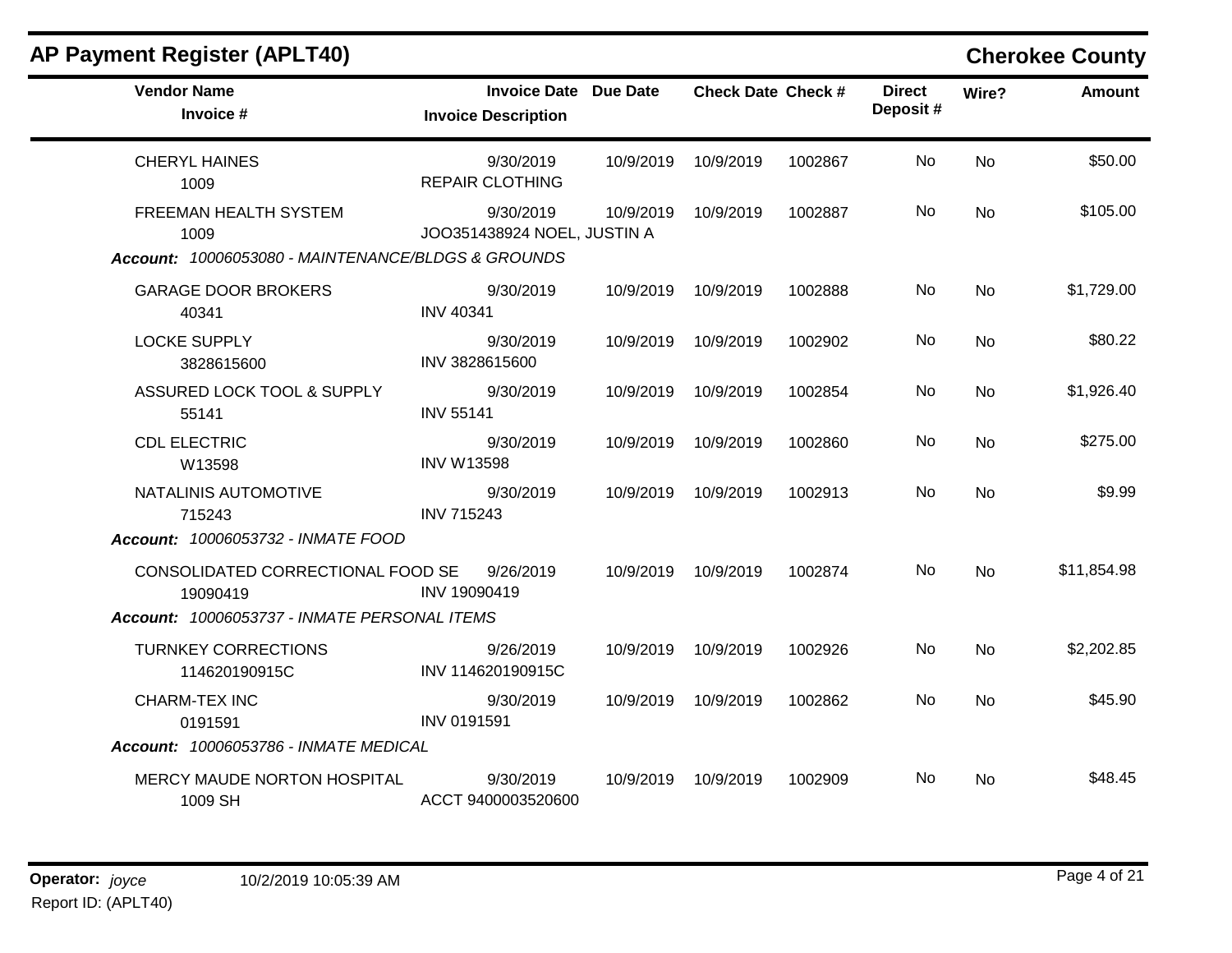# **AP Payment Register (APLT40) Cherokee County**

| <b>Vendor Name</b><br>Invoice #                      | <b>Invoice Date Due Date</b><br><b>Invoice Description</b> |                     | <b>Check Date Check #</b> |         | <b>Direct</b><br>Deposit# | Wire?     | <b>Amount</b> |
|------------------------------------------------------|------------------------------------------------------------|---------------------|---------------------------|---------|---------------------------|-----------|---------------|
| DIRECT BENEFIT SOLUTIONS<br>2019179                  | 9/30/2019<br><b>INV 2019179</b>                            | 10/9/2019           | 10/9/2019                 | 1002880 | No                        | <b>No</b> | \$2,292.64    |
| PITTSBURG EMERGENCY PHYSICIAN<br>1009                | 9/30/2019<br>ACCT 1706630/NEGOTIATED RATE                  | 10/9/2019           | 10/9/2019                 | 1002915 | No.                       | No        | \$74.59       |
| MERCY MAUDE NORTON HOSPITAL<br>1009 SH1              | 9/30/2019<br>ACCT 9400003520601                            | 10/9/2019           | 10/9/2019                 | 1002909 | No.                       | <b>No</b> | \$26.24       |
| VIA CHRISTI HOSPITAL PITT<br>1009                    | 9/30/2019<br>ACCT VAM93963/NEGOTIATED RATE                 | 10/9/2019 10/9/2019 |                           | 1002929 | No.                       | No        | \$246.01      |
| ADVANCED CORRECTIONAL HEALTHCARE, 9/30/2019<br>88800 | <b>INV 88800</b>                                           | 10/9/2019           | 10/9/2019                 | 1002850 | No                        | <b>No</b> | \$3,657.60    |
| MERCY MAUDE NORTON HOSPITAL<br>1009                  | 9/30/2019<br>94000032767                                   | 10/9/2019           | 10/9/2019                 | 1002909 | No                        | <b>No</b> | \$53.70       |
| CORRECT CARE SOLUTIONS LLC<br>CCS56099               | 9/30/2019<br><b>INV CCS56099</b>                           | 10/9/2019           | 10/9/2019                 | 1002876 | No                        | <b>No</b> | \$72.00       |
| ADVANCED CORRECTIONAL HEALTHCARE,<br>88124           | 9/30/2019<br><b>INV 88124</b>                              | 10/9/2019           | 10/9/2019                 | 1002850 | No.                       | No        | \$3,657.60    |
| <b>Subtotal for Department: 060:</b>                 |                                                            |                     |                           |         |                           |           |               |
| <b>DISTRICT COURT</b><br>070<br>Dept:                |                                                            |                     |                           |         |                           |           | \$31,634.38   |
| Account: 10007053073 - TRANSPORTATION                |                                                            |                     |                           |         |                           |           |               |
| <b>TERRY CIZERLE</b><br>1009                         | 9/26/2019<br>MILEAGE/MEETING                               | 10/9/2019           | 10/9/2019                 | 1002924 | No                        | <b>No</b> | \$47.84       |
| <b>MAC YOUNG</b><br>1009                             | 9/26/2019<br><b>MILEAGE</b>                                | 10/9/2019           | 10/9/2019                 | 1002904 | No.                       | No        | \$76.33       |
| Account: 10007053074 - TELEPHONE BILLS               |                                                            |                     |                           |         |                           |           |               |
| <b>COLUMBUS TELEPHONE COMPANY</b><br>1009            | 9/30/2019<br><b>ACCT 7577</b>                              | 10/9/2019           | 10/9/2019                 | 1002873 | No                        | No        | \$524.63      |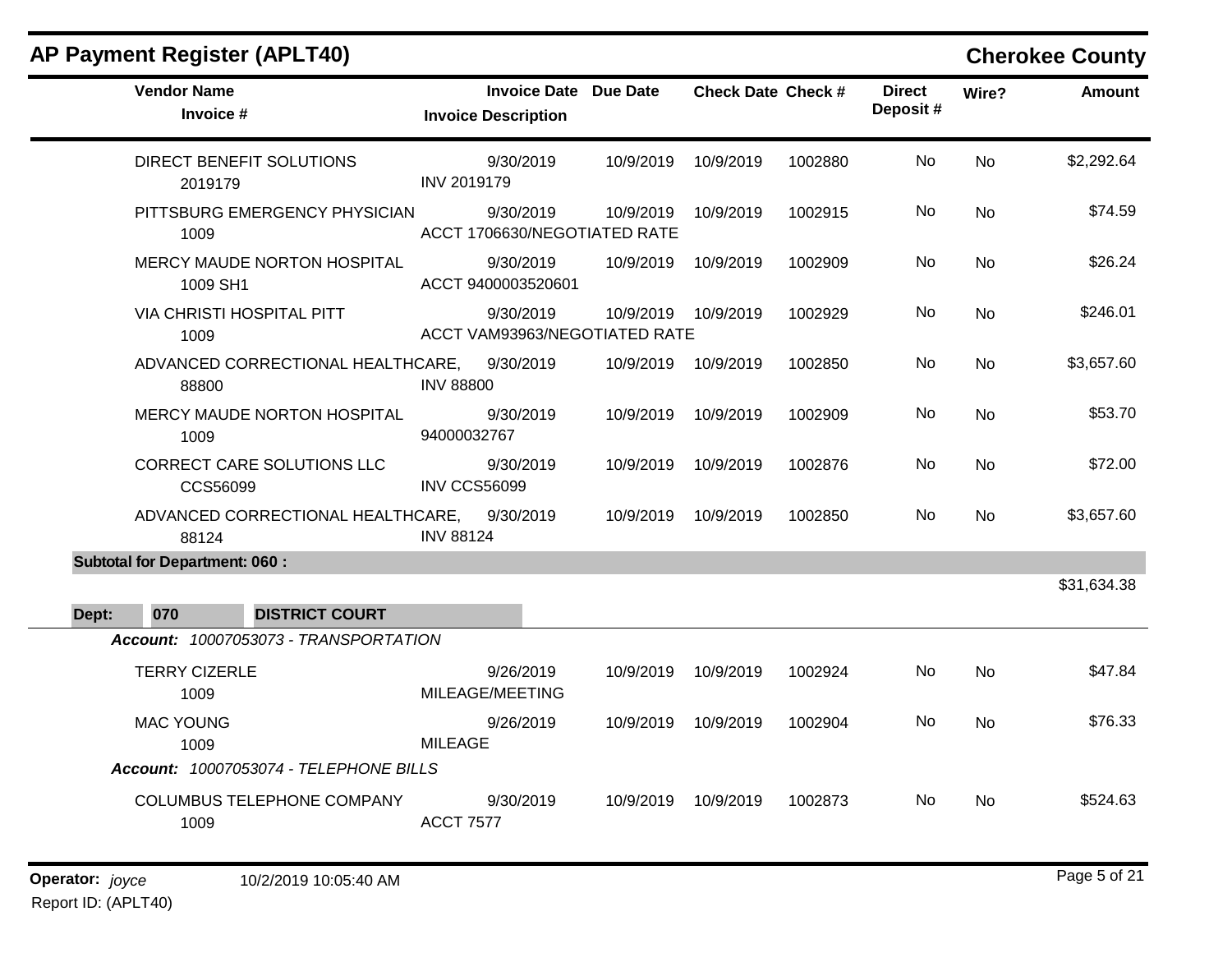| AP Payment Register (APLT40)                                                         |                                                            |           |                           |         |                           |           | <b>Cherokee County</b> |
|--------------------------------------------------------------------------------------|------------------------------------------------------------|-----------|---------------------------|---------|---------------------------|-----------|------------------------|
| <b>Vendor Name</b><br>Invoice #                                                      | <b>Invoice Date Due Date</b><br><b>Invoice Description</b> |           | <b>Check Date Check #</b> |         | <b>Direct</b><br>Deposit# | Wire?     | <b>Amount</b>          |
| Account: 10007053075 - DUES/SUBSCRIPTIONS                                            |                                                            |           |                           |         |                           |           |                        |
| <b>COLUMBUS NEWS REPORT</b><br>3153                                                  | 9/26/2019<br>12 MONTH RENEWAL/DISTRICT COURT               | 10/9/2019 | 10/9/2019                 | 1002872 | No                        | No        | \$135.00               |
| <b>OLIVER KENT LYNCH</b><br>1009<br>Account: 10007053079 - MAINT/REPAIRS MACH/EQUIP  | 9/26/2019<br>REIMB/SUBSCRIPTION                            |           | 10/9/2019 10/9/2019       | 1002914 | No                        | No        | \$299.99               |
| ADVANTAGE COMPUTER ENTERPRISES IN<br>72931                                           | 9/26/2019<br><b>INV 72931</b>                              | 10/9/2019 | 10/9/2019                 | 1002851 | No                        | <b>No</b> | \$37.50                |
| Account: 10007053083 - EQUIPMENT LEASE/RENTAL<br><b>CULLIGAN OF JOPLIN</b><br>150847 | 9/26/2019<br><b>INV 150847</b>                             | 10/9/2019 | 10/9/2019                 | 1002878 | No                        | <b>No</b> | \$10.90                |
| Account: 10007053089 - OTHER CONTRACTUAL                                             |                                                            |           |                           |         |                           |           |                        |
| <b>MELANIE BINGHAM</b><br>1009                                                       | 9/26/2019<br>MONTHLY ATTY/CO CONTRACT                      | 10/9/2019 | 10/9/2019                 | 1002907 | No                        | <b>No</b> | \$2,750.00             |
| <b>DOUGLAS ROPER STEELE</b><br>1009                                                  | 9/26/2019<br>MONTHLY ATTY/CO CONTRACT                      | 10/9/2019 | 10/9/2019                 | 1002882 | No                        | No        | \$2,750.00             |
| <b>CANDACE BREWSTER GAYOSO</b><br>1009                                               | 9/26/2019<br>MONTHLY ATTY/CO CONTRACT                      | 10/9/2019 | 10/9/2019                 | 1002859 | No                        | No        | \$2,750.00             |
| JOANNA L DERFELT<br>1009                                                             | 9/26/2019<br>MONTHLY ATTY/CO CONTRACT                      | 10/9/2019 | 10/9/2019                 | 1002895 | No                        | <b>No</b> | \$2,750.00             |
| <b>Subtotal for Department: 070:</b>                                                 |                                                            |           |                           |         |                           |           |                        |
|                                                                                      |                                                            |           |                           |         |                           |           | \$12,132.19            |
| <b>COURTHOUSE</b><br>080<br>Dept:<br>Account: 10008053029 - MISC SUPPLIES            |                                                            |           |                           |         |                           |           |                        |
| TRUE VALUE COLUMBUS<br>A386559<br>Account: 10008053040 - JANITORIAL SUPPLIES         | 9/26/2019<br><b>TRANS A386559</b>                          | 10/9/2019 | 10/9/2019                 | 1002925 | No                        | No        | \$18.99                |
| Operator: joyce<br>10/2/2019 10:05:40 AM                                             |                                                            |           |                           |         |                           |           | Page 6 of 21           |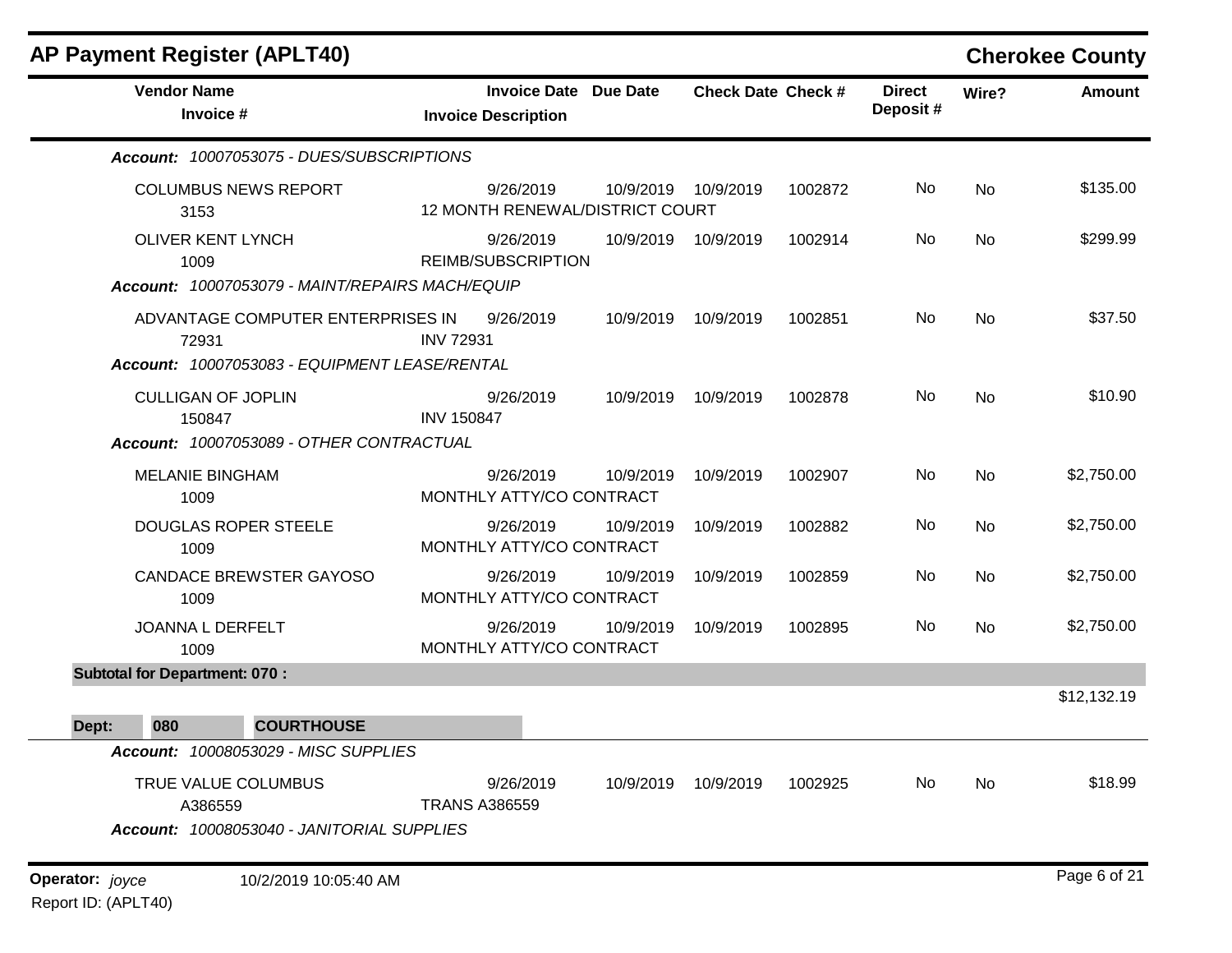| <b>Vendor Name</b><br>Invoice #<br>ETTINGER'S OFFICE SUPPLY<br>5218840<br>Account: 10008053072 - GAS, ELECTRIC, WATER<br>EMPIRE DISTRICT ELECTRIC COMPANY<br>1009<br>Account: 10008053074 - UTILITIES/TELEPHONE BILLS<br>COLUMBUS TELEPHONE COMPANY<br>1009<br>Account: 10008053080 - MAINTENANCE/BLDGS & GROUNDS<br>BUTCH'S PEST CONTROL SERVICE<br>17967670<br>Account: 10008053089 - OTHER CONTRACTUAL<br><b>KENNETH E MAXTON</b><br>1009 | <b>Invoice Date Due Date</b><br><b>Invoice Description</b><br>9/26/2019<br>INV 5218840<br>9/26/2019<br>ACCT 305532-35-0<br>9/30/2019<br><b>ACCT 7577</b><br>9/26/2019<br>INV 17967670<br>9/30/2019<br><b>CORONER BILLING</b> | 10/9/2019<br>10/9/2019<br>10/9/2019<br>10/9/2019<br>10/9/2019           | <b>Check Date Check #</b><br>10/9/2019<br>10/9/2019<br>10/9/2019<br>10/9/2019<br>10/9/2019 | 1002885<br>1002884<br>1002873<br>1002857<br>1002900 | <b>Direct</b><br>Deposit#<br>No<br>No<br>No<br>No<br>No | Wire?<br>No<br>No<br>No<br>No<br>No | Amount<br>\$119.90                              |
|----------------------------------------------------------------------------------------------------------------------------------------------------------------------------------------------------------------------------------------------------------------------------------------------------------------------------------------------------------------------------------------------------------------------------------------------|------------------------------------------------------------------------------------------------------------------------------------------------------------------------------------------------------------------------------|-------------------------------------------------------------------------|--------------------------------------------------------------------------------------------|-----------------------------------------------------|---------------------------------------------------------|-------------------------------------|-------------------------------------------------|
|                                                                                                                                                                                                                                                                                                                                                                                                                                              |                                                                                                                                                                                                                              |                                                                         |                                                                                            |                                                     |                                                         |                                     |                                                 |
|                                                                                                                                                                                                                                                                                                                                                                                                                                              |                                                                                                                                                                                                                              |                                                                         |                                                                                            |                                                     |                                                         |                                     | \$4,137.68<br>\$1,022.04<br>\$75.00<br>\$240.00 |
|                                                                                                                                                                                                                                                                                                                                                                                                                                              |                                                                                                                                                                                                                              |                                                                         |                                                                                            |                                                     |                                                         |                                     |                                                 |
|                                                                                                                                                                                                                                                                                                                                                                                                                                              |                                                                                                                                                                                                                              |                                                                         |                                                                                            |                                                     |                                                         |                                     |                                                 |
|                                                                                                                                                                                                                                                                                                                                                                                                                                              |                                                                                                                                                                                                                              |                                                                         |                                                                                            |                                                     |                                                         |                                     |                                                 |
|                                                                                                                                                                                                                                                                                                                                                                                                                                              |                                                                                                                                                                                                                              |                                                                         |                                                                                            |                                                     |                                                         |                                     |                                                 |
| MENSE CPA FIRM, LLC<br>4481                                                                                                                                                                                                                                                                                                                                                                                                                  | 9/30/2019<br><b>INV 4481</b>                                                                                                                                                                                                 | 10/9/2019                                                               | 10/9/2019                                                                                  | 1002908                                             | No                                                      | No                                  | \$16,525.00                                     |
| MENSE CPA FIRM, LLC<br>4459                                                                                                                                                                                                                                                                                                                                                                                                                  | 9/26/2019<br><b>INV 4459</b>                                                                                                                                                                                                 | 10/9/2019                                                               | 10/9/2019                                                                                  | 1002908                                             | No                                                      | No                                  | \$5,775.00                                      |
| <b>Subtotal for Department: 080:</b>                                                                                                                                                                                                                                                                                                                                                                                                         |                                                                                                                                                                                                                              |                                                                         |                                                                                            |                                                     |                                                         |                                     |                                                 |
|                                                                                                                                                                                                                                                                                                                                                                                                                                              |                                                                                                                                                                                                                              |                                                                         |                                                                                            |                                                     |                                                         |                                     | \$27,913.61                                     |
|                                                                                                                                                                                                                                                                                                                                                                                                                                              |                                                                                                                                                                                                                              |                                                                         |                                                                                            |                                                     |                                                         |                                     |                                                 |
|                                                                                                                                                                                                                                                                                                                                                                                                                                              | 9/30/2019<br><b>ACCT 7577</b>                                                                                                                                                                                                | 10/9/2019                                                               | 10/9/2019                                                                                  | 1002873                                             | No                                                      | No                                  | \$85.12                                         |
|                                                                                                                                                                                                                                                                                                                                                                                                                                              |                                                                                                                                                                                                                              |                                                                         |                                                                                            |                                                     |                                                         |                                     |                                                 |
| <b>HUMAN RESOURCE</b>                                                                                                                                                                                                                                                                                                                                                                                                                        |                                                                                                                                                                                                                              |                                                                         |                                                                                            |                                                     |                                                         |                                     | \$85.12                                         |
|                                                                                                                                                                                                                                                                                                                                                                                                                                              | COLUMBUS TELEPHONE COMPANY<br>1009<br><b>Subtotal for Department: 090:</b>                                                                                                                                                   | <b>EMERGENCY PREPAREDNESS</b><br>Account: 10009053074 - TELEPHONE BILLS |                                                                                            |                                                     |                                                         |                                     |                                                 |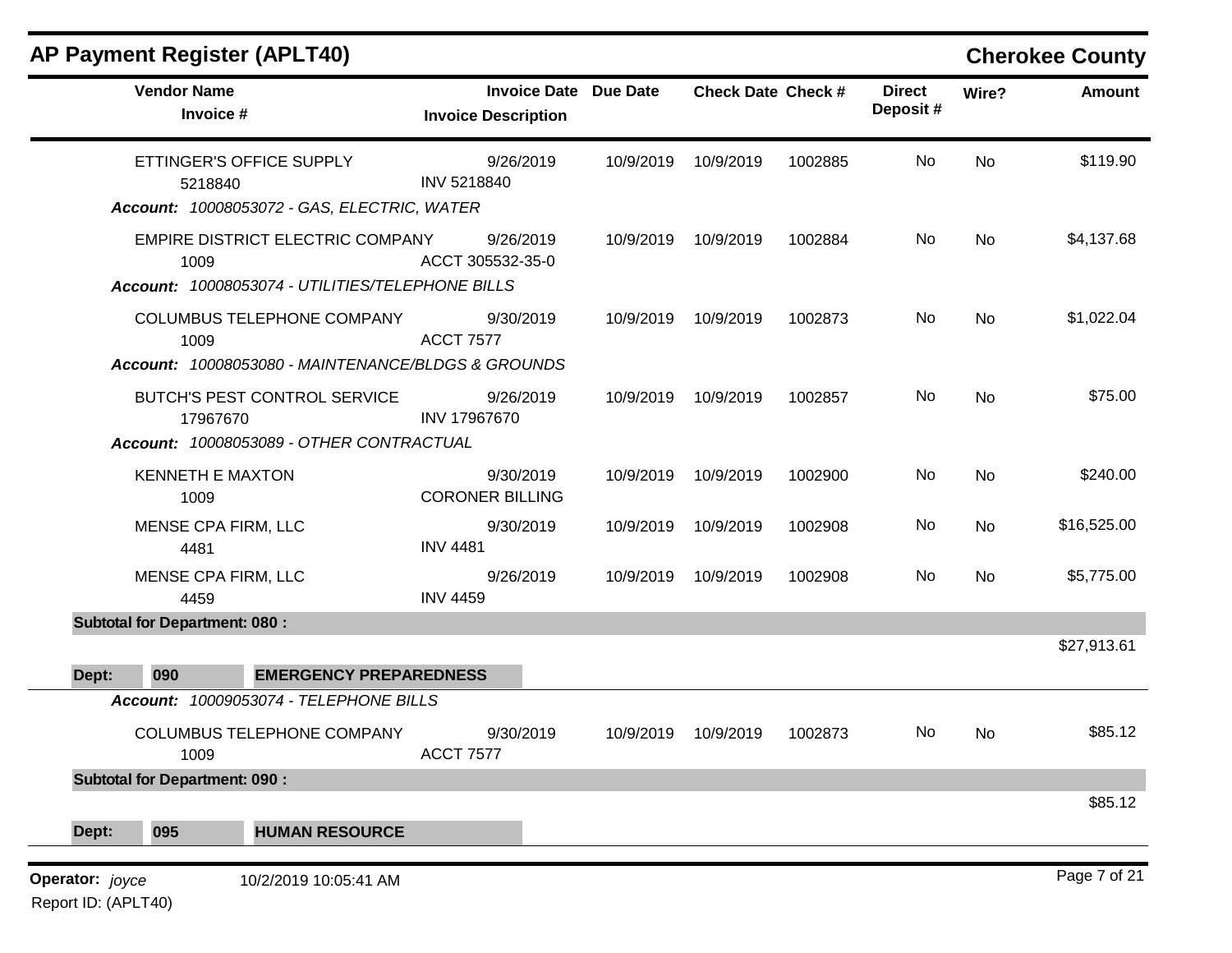|                        |                                      | <b>AP Payment Register (APLT40)</b>                                    |                               |                              |                           |         |                           |       | <b>Cherokee County</b> |
|------------------------|--------------------------------------|------------------------------------------------------------------------|-------------------------------|------------------------------|---------------------------|---------|---------------------------|-------|------------------------|
|                        | <b>Vendor Name</b><br>Invoice #      |                                                                        | <b>Invoice Description</b>    | <b>Invoice Date Due Date</b> | <b>Check Date Check #</b> |         | <b>Direct</b><br>Deposit# | Wire? | <b>Amount</b>          |
|                        |                                      | Account: 10009553074 - TELEPHONE BILLS                                 |                               |                              |                           |         |                           |       |                        |
|                        | 1009                                 | COLUMBUS TELEPHONE COMPANY                                             | 9/30/2019<br><b>ACCT 7577</b> | 10/9/2019                    | 10/9/2019                 | 1002873 | No                        | No    | \$39.10                |
|                        | <b>Subtotal for Department: 095:</b> |                                                                        |                               |                              |                           |         |                           |       |                        |
| Dept:                  | 150                                  | <b>COMPUTER PROGRAMMING</b>                                            |                               |                              |                           |         |                           |       | \$39.10                |
|                        |                                      | Account: 10015053074 - TELEPHONE BILLS                                 |                               |                              |                           |         |                           |       |                        |
|                        | 1009                                 | COLUMBUS TELEPHONE COMPANY<br>Account: 10015053089 - OTHER CONTRACTUAL | 9/30/2019<br><b>ACCT 7577</b> | 10/9/2019                    | 10/9/2019                 | 1002873 | No                        | No    | \$110.00               |
|                        | <b>STRONGHOLD DATA</b><br>30801      |                                                                        | 10/1/2019<br>INV #30801       | 10/9/2019                    | 10/9/2019                 | 1002922 | No                        | No    | \$4,703.40             |
|                        | <b>Subtotal for Department: 150:</b> |                                                                        |                               |                              |                           |         |                           |       |                        |
| Dept:                  | 190                                  | 911 MAPPING                                                            |                               |                              |                           |         |                           |       | \$4,813.40             |
|                        |                                      | Account: 10019053074 - TELEPHONE BILLS                                 |                               |                              |                           |         |                           |       |                        |
|                        | 1009                                 | COLUMBUS TELEPHONE COMPANY                                             | 9/30/2019<br><b>ACCT 7577</b> | 10/9/2019                    | 10/9/2019                 | 1002873 | No                        | No    | \$172.11               |
|                        |                                      | Account: 10019053081 - MISC EXPENSE                                    |                               |                              |                           |         |                           |       |                        |
|                        | <b>MCCARTY'S</b><br>P67097-00        |                                                                        | 9/26/2019<br>INV P67097-00    | 10/9/2019                    | 10/9/2019                 | 1002906 | No                        | No    | \$9.80                 |
|                        | <b>Subtotal for Department: 190:</b> |                                                                        |                               |                              |                           |         |                           |       |                        |
| Dept:                  | 330                                  | <b>DEPT OFFICE SUPPLY</b>                                              |                               |                              |                           |         |                           |       | \$181.91               |
|                        |                                      | Account: 10033053622 - SHERIFF OFFICE SUPPLY                           |                               |                              |                           |         |                           |       |                        |
|                        | <b>CINTAS CORP</b><br>8404312706     |                                                                        | 9/30/2019<br>INV 8404312706   | 10/9/2019                    | 10/9/2019                 | 1002868 | No                        | No    | \$126.06               |
| <b>Operator:</b> joyce |                                      | 10/2/2019 10:05:41 AM                                                  |                               |                              |                           |         |                           |       | Page 8 of 21           |

Report ID: (APLT40)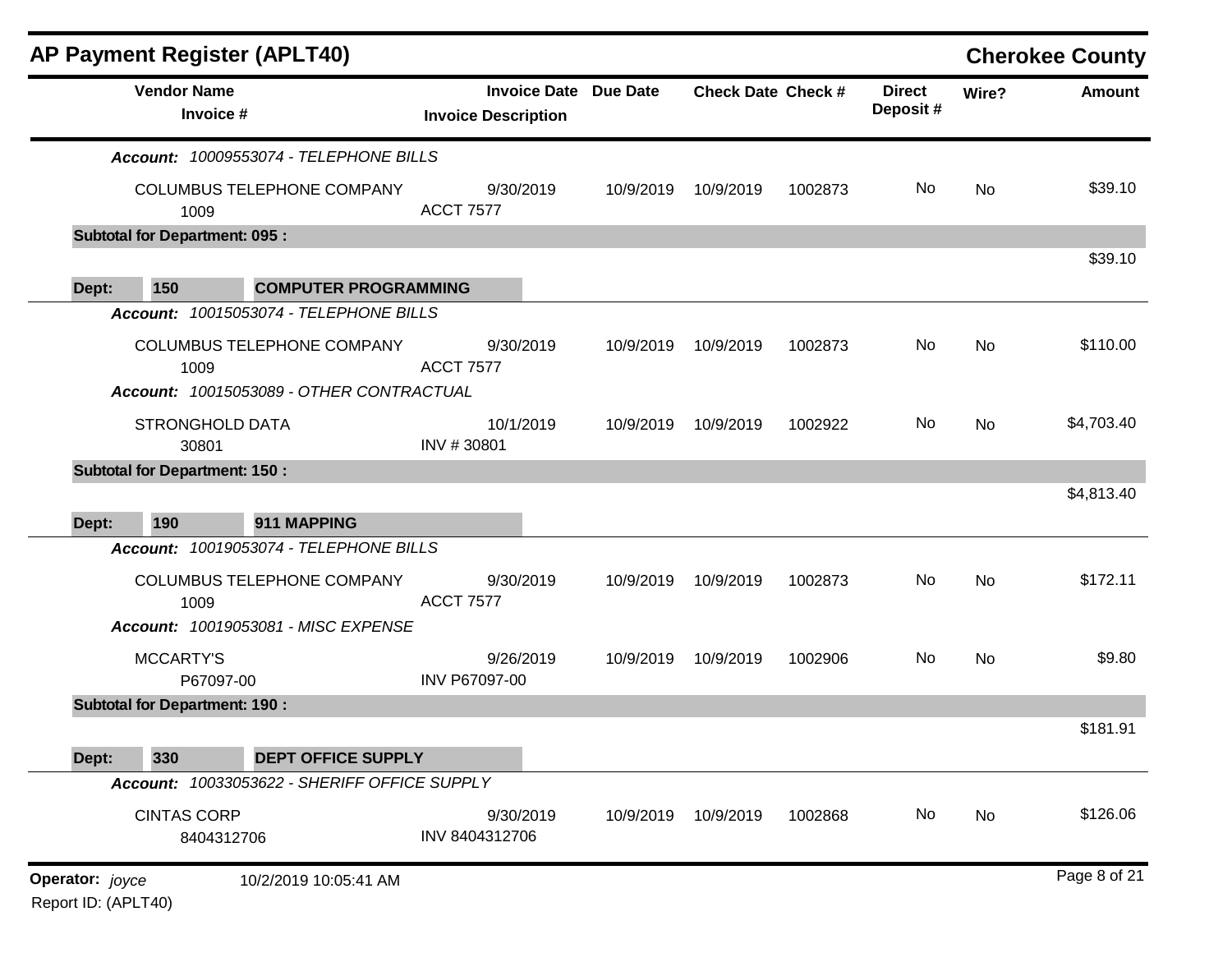|       |                                | <b>AP Payment Register (APLT40)</b>                                  |                                                            |           |                               |         |                           |           | <b>Cherokee County</b> |
|-------|--------------------------------|----------------------------------------------------------------------|------------------------------------------------------------|-----------|-------------------------------|---------|---------------------------|-----------|------------------------|
|       | <b>Vendor Name</b>             | Invoice #                                                            | <b>Invoice Date Due Date</b><br><b>Invoice Description</b> |           | <b>Check Date Check #</b>     |         | <b>Direct</b><br>Deposit# | Wire?     | <b>Amount</b>          |
|       |                                | Account: 10033053623 - TREASURER OFFICE SUPPLY                       |                                                            |           |                               |         |                           |           |                        |
|       |                                | ETTINGER'S OFFICE SUPPLY<br>5217980                                  | 9/30/2019<br>INV 5217980                                   | 10/9/2019 | 10/9/2019                     | 1002885 | No                        | No        | \$195.00               |
|       |                                | ETTINGER'S OFFICE SUPPLY<br>5216490                                  | 9/30/2019<br>INV 5216490                                   | 10/9/2019 | 10/9/2019                     | 1002885 | No                        | <b>No</b> | \$9.89                 |
|       |                                | <b>Subtotal for Department: 330:</b>                                 |                                                            |           |                               |         |                           |           |                        |
|       |                                |                                                                      |                                                            |           |                               |         |                           |           | \$330.95               |
|       | <b>Subtotal for Fund: 100:</b> |                                                                      |                                                            |           |                               |         |                           |           | \$78,191.15            |
| Fund: | 110                            | <b>ROAD AND BRIDGE</b>                                               |                                                            |           |                               |         |                           |           |                        |
| Dept: | 000                            | NON-DEPARTMENTAL                                                     |                                                            |           |                               |         |                           |           |                        |
|       |                                | <b>Account: 11000053031 - DIESEL FUEL</b>                            |                                                            |           |                               |         |                           |           |                        |
|       |                                | MFA OIL - NEOSHO 1055<br>1285918 HWY                                 | 9/26/2019<br>INV #1285918                                  | 10/9/2019 | 10/9/2019                     | 1002910 | No                        | No        | \$570.91               |
|       |                                | <b>JIM WOODS MARKETING INC</b><br>249593 HWY                         | 9/19/2019<br>INV #249593                                   | 10/9/2019 | 10/9/2019                     | 1002894 | No                        | <b>No</b> | \$17,351.26            |
|       |                                | MFA OIL - NEOSHO 1055<br>1286359 HWY                                 | 9/26/2019<br>INV #1286359                                  | 10/9/2019 | 10/9/2019                     | 1002910 | No                        | <b>No</b> | \$666.16               |
|       |                                | MFA OIL - NEOSHO 1055<br>1285897 HWY                                 | 9/26/2019<br>INV #1285897                                  | 10/9/2019 | 10/9/2019                     | 1002910 | No                        | No        | \$688.53               |
|       |                                | MFA OIL - NEOSHO 1055<br>1285895 HWY                                 | 9/26/2019<br>INV #1285895                                  | 10/9/2019 | 10/9/2019                     | 1002910 | No                        | <b>No</b> | \$607.88               |
|       |                                | MFA OIL - NEOSHO 1055<br>1279913 HWY                                 | 9/20/2019<br>INV #1279913                                  |           | 10/9/2019  10/9/2019  1002910 |         | No                        | No        | \$2,329.62             |
|       |                                | MFA OIL - NEOSHO 1055<br>1286361 HWY<br>Account: 11000053033 - TIRES | 9/26/2019<br>INV #1286361                                  |           | 10/9/2019 10/9/2019           | 1002910 | No                        | No        | \$607.88               |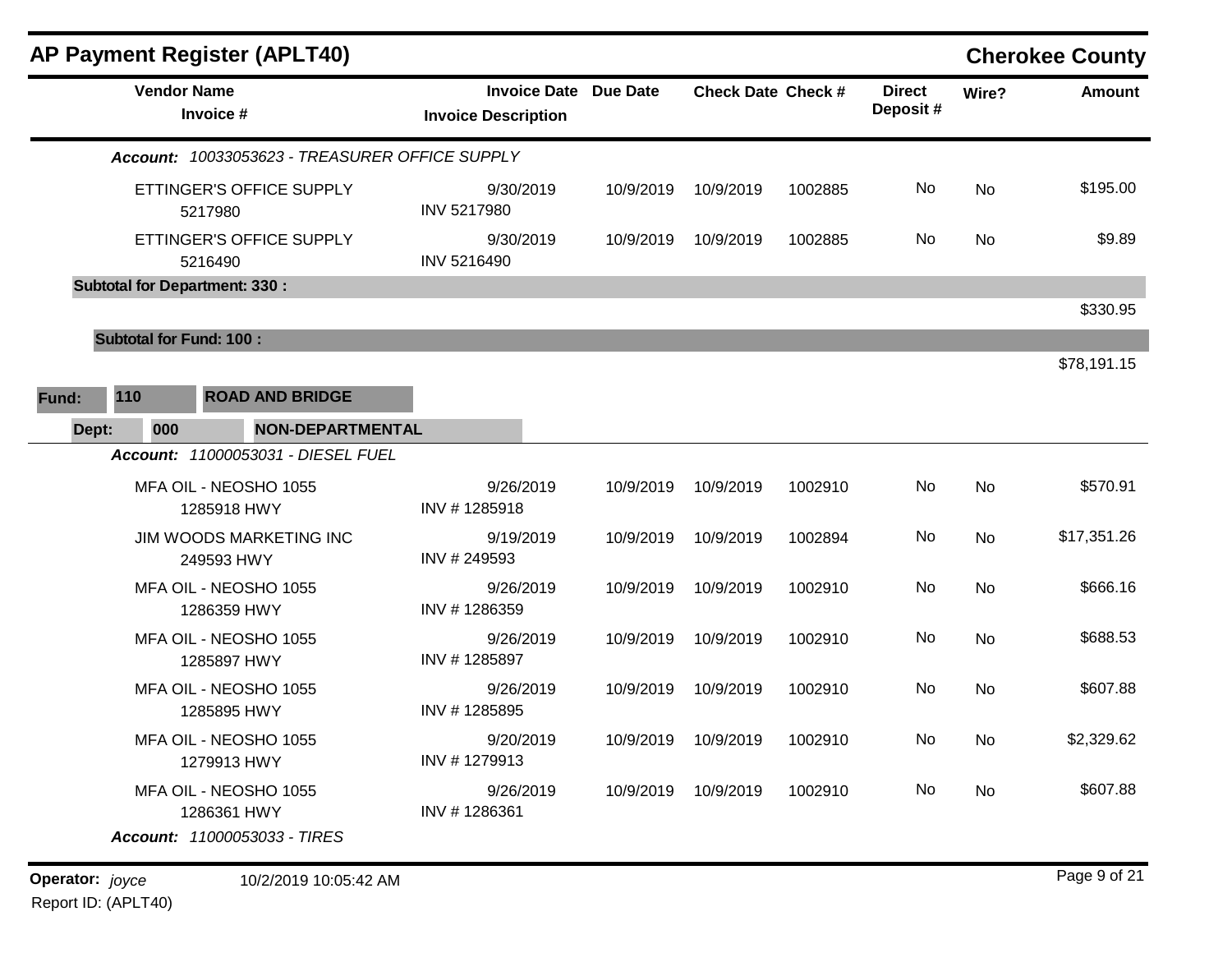| <b>AP Payment Register (APLT40)</b>                |                                                            |           |                           |         |                           |           | <b>Cherokee County</b> |
|----------------------------------------------------|------------------------------------------------------------|-----------|---------------------------|---------|---------------------------|-----------|------------------------|
| <b>Vendor Name</b><br>Invoice #                    | <b>Invoice Date Due Date</b><br><b>Invoice Description</b> |           | <b>Check Date Check #</b> |         | <b>Direct</b><br>Deposit# | Wire?     | <b>Amount</b>          |
| PURCELL TIRE & RUBBER COMPANY<br>2634133 HWY       | 9/19/2019<br>INV # 2634133                                 | 10/9/2019 | 10/9/2019                 | 1002917 | No.                       | <b>No</b> | \$2,998.20             |
| KANSASLAND TIRE OF PITTSBURG<br>190447 HWY         | 9/23/2019<br>INV #190447                                   | 10/9/2019 | 10/9/2019                 | 1002899 | No.                       | <b>No</b> | \$362.38               |
| Account: 11000053042 - BREAKROOM SUPPLIES          |                                                            |           |                           |         |                           |           |                        |
| APPLEMARKET<br>3607058 HWY                         | 9/16/2019<br>INV #3607058                                  |           | 10/9/2019 10/9/2019       | 1002853 | No                        | No        | \$5.44                 |
| APPLEMARKET<br>3607022 HWY                         | 9/18/2019<br>INV #3607022                                  | 10/9/2019 | 10/9/2019                 | 1002853 | <b>No</b>                 | No        | \$2.88                 |
| SAFETY FIRST SUPPLY CO LLC<br>19-92244 HWY         | 9/25/2019<br>INV #19-92244                                 | 10/9/2019 | 10/9/2019                 | 1002920 | No.                       | <b>No</b> | \$399.55               |
| Account: 11000053074 - UTILITIES/TELEPHONE BILLS   |                                                            |           |                           |         |                           |           |                        |
| <b>US CELLULAR</b><br>331970132 HWY                | 9/20/2019<br>INV #331970132                                | 10/9/2019 | 10/9/2019                 | 1002927 | <b>No</b>                 | <b>No</b> | \$61.43                |
| <b>COLUMBUS TELEPHONE COMPANY</b><br>#2586 HIGHWAY | 10/1/2019<br>INV # 2586                                    |           | 10/9/2019 10/9/2019       | 1002873 | No.                       | <b>No</b> | \$227.05               |
| Account: 11000053079 - MACHINERY/EQUIPMENT         |                                                            |           |                           |         |                           |           |                        |
| NATALINIS AUTOMOTIVE<br>715482 HWY                 | 9/25/2019<br>INV #715482                                   | 10/9/2019 | 10/9/2019                 | 1002911 | No                        | <b>No</b> | \$6.34                 |
| NATALINIS AUTOMOTIVE<br>715428 HWY                 | 9/24/2019<br>INV #715428                                   | 10/9/2019 | 10/9/2019                 | 1002911 | No.                       | <b>No</b> | \$12.49                |
| NATALINIS AUTOMOTIVE<br>715391 HWY                 | 9/24/2019<br>INV #715391                                   | 10/9/2019 | 10/9/2019                 | 1002911 | No.                       | <b>No</b> | \$53.14                |
| NATALINIS AUTOMOTIVE<br>715385 HWY                 | 9/24/2019<br>INV #715385                                   | 10/9/2019 | 10/9/2019                 | 1002911 | No.                       | No        | \$31.48                |
| NATALINIS AUTOMOTIVE<br>715356 HWY                 | 9/24/2019<br>INV #715356                                   | 10/9/2019 | 10/9/2019                 | 1002911 | No.                       | <b>No</b> | \$10.55                |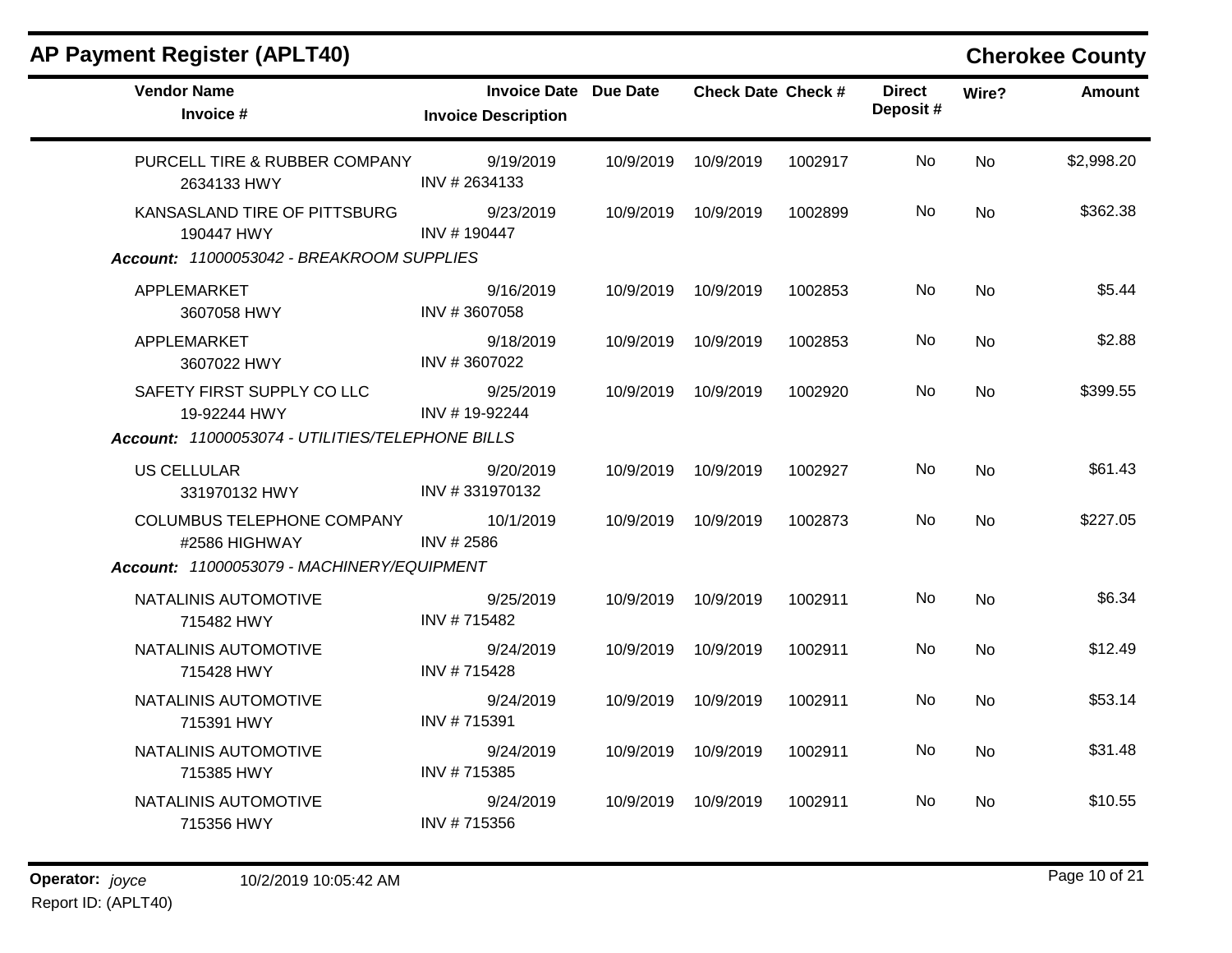| <b>Vendor Name</b><br>Invoice #           | <b>Invoice Date Due Date</b><br><b>Invoice Description</b> |           | <b>Check Date Check #</b> |         | <b>Direct</b><br>Deposit# | Wire?     | <b>Amount</b> |
|-------------------------------------------|------------------------------------------------------------|-----------|---------------------------|---------|---------------------------|-----------|---------------|
| NATALINIS AUTOMOTIVE<br>715268 HWY        | 9/23/2019<br>INV #715268                                   | 10/9/2019 | 10/9/2019                 | 1002913 | No                        | <b>No</b> | \$126.16      |
| NATALINIS AUTOMOTIVE<br>715497 HWY        | 9/25/2019<br>INV #715497                                   | 10/9/2019 | 10/9/2019                 | 1002911 | No                        | No        | \$124.95      |
| JOHN FABICK TRACTOR CO<br>PIJ00372669 HWY | 9/20/2019<br>INV # PIJ00372669                             | 10/9/2019 | 10/9/2019                 | 1002896 | No                        | <b>No</b> | \$174.56      |
| JOHN FABICK TRACTOR CO<br>PIJ00372670 HWY | 9/20/2019<br>INV # PIJ00372670                             | 10/9/2019 | 10/9/2019                 | 1002896 | No                        | <b>No</b> | \$157.10      |
| JOHN FABICK TRACTOR CO<br>PIJ00372329 HWY | 9/17/2019<br>INV # PIJ00372329                             | 10/9/2019 | 10/9/2019                 | 1002896 | No.                       | <b>No</b> | \$287.53      |
| NATALINIS AUTOMOTIVE<br>715205 HWY        | 9/23/2019<br>INV #715205                                   | 10/9/2019 | 10/9/2019                 | 1002913 | No                        | <b>No</b> | \$21.70       |
| NATALINIS AUTOMOTIVE<br>715039 HWY        | 9/20/2019<br>INV #715039                                   | 10/9/2019 | 10/9/2019                 | 1002913 | No                        | <b>No</b> | \$70.65       |
| JOHN FABICK TRACTOR CO<br>PIJ00372668 HWY | 9/20/2019<br>INV # PIJ00372668                             | 10/9/2019 | 10/9/2019                 | 1002896 | No                        | <b>No</b> | \$523.68      |
| JOHN FABICK TRACTOR CO<br>PIJ00372440 HWY | 9/18/2019<br>INV # PIJ00372440                             | 10/9/2019 | 10/9/2019                 | 1002896 | No                        | <b>No</b> | \$63.35       |
| TRUE VALUE COLUMBUS<br>A387221 HWY        | 9/26/2019<br>INV # A387221                                 | 10/9/2019 | 10/9/2019                 | 1002925 | No                        | <b>No</b> | \$17.96       |
| <b>CALLS SERVICE</b><br>83808 HWY         | 9/20/2019<br>INV #83808                                    | 10/9/2019 | 10/9/2019                 | 1002858 | No                        | <b>No</b> | \$1,650.50    |
| <b>CALLS SERVICE</b><br>83678 HWY         | 9/16/2019<br>INV #83678                                    | 10/9/2019 | 10/9/2019                 | 1002858 | No                        | <b>No</b> | \$1,950.50    |
| NATALINIS AUTOMOTIVE<br>715985 HWY        | 9/30/2019<br>INV 3715985                                   | 10/9/2019 | 10/9/2019                 | 1002912 | No.                       | <b>No</b> | \$44.03       |
| NATALINIS AUTOMOTIVE<br>715955 HWY        | 9/30/2019<br>INV #715955                                   | 10/9/2019 | 10/9/2019                 | 1002912 | No                        | <b>No</b> | \$46.54       |

## **AP Payment Register (APLT40) Cherokee County**

**Operator:** joyce 10/2/2019 10:05:43 AM **Page 11 of 21** 

Report ID: (APLT40)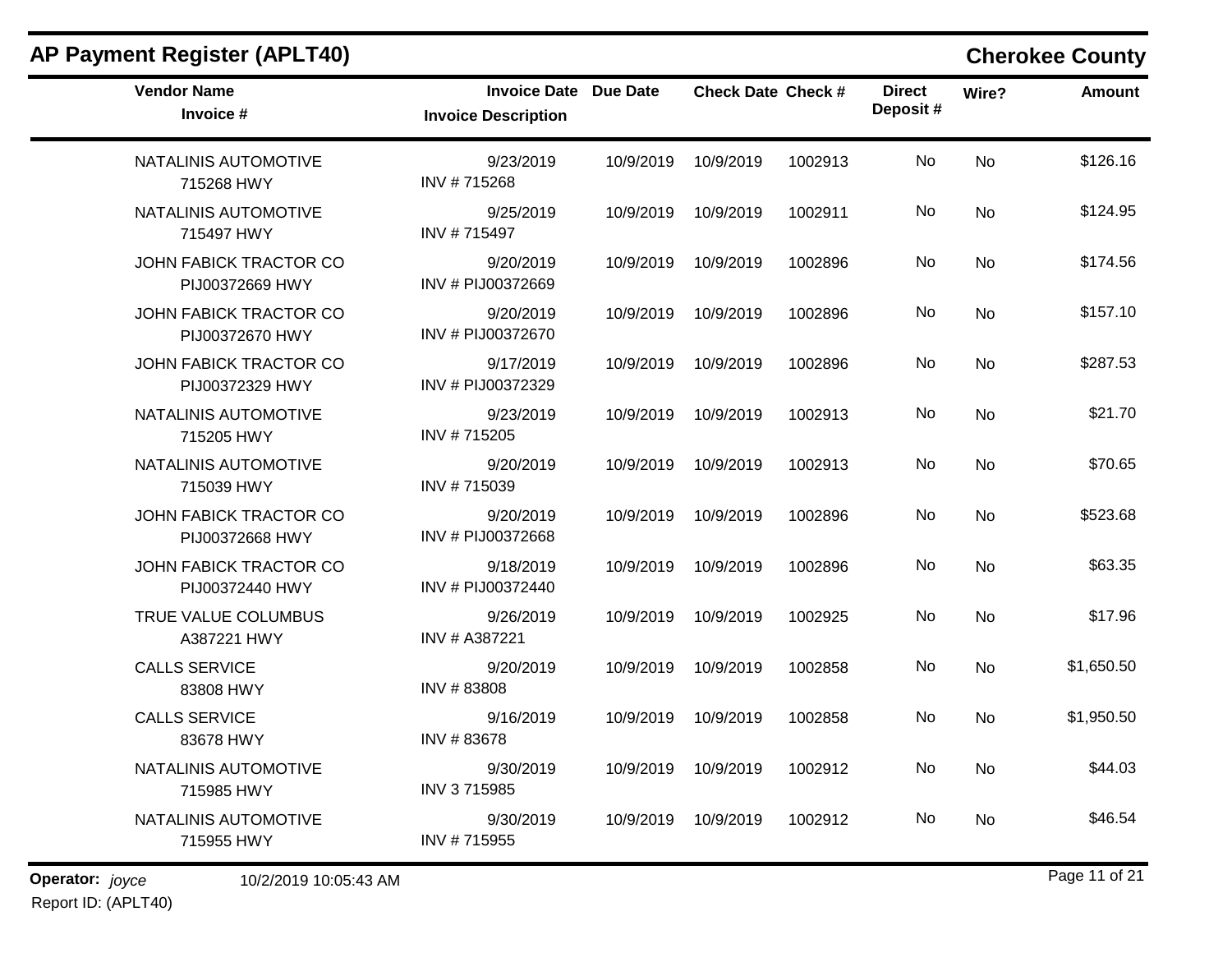| <b>AP Payment Register (APLT40)</b>       |                                                            |           |                           |         |                           |           | <b>Cherokee County</b> |
|-------------------------------------------|------------------------------------------------------------|-----------|---------------------------|---------|---------------------------|-----------|------------------------|
| <b>Vendor Name</b><br>Invoice #           | <b>Invoice Date Due Date</b><br><b>Invoice Description</b> |           | <b>Check Date Check #</b> |         | <b>Direct</b><br>Deposit# | Wire?     | <b>Amount</b>          |
| NATALINIS AUTOMOTIVE<br>715668 HWY        | 9/26/2019<br>INV #715668                                   | 10/9/2019 | 10/9/2019                 | 1002911 | No                        | No        | \$3.12                 |
| NATALINIS AUTOMOTIVE<br>715907 HWY        | 9/30/2019<br>INV #715907                                   | 10/9/2019 | 10/9/2019                 | 1002911 | No                        | <b>No</b> | \$19.65                |
| <b>HERITAGE TRACTOR</b><br>10500003 HWY   | 9/20/2019<br>INV #10500003                                 | 10/9/2019 | 10/9/2019                 | 1002893 | No                        | No        | \$1,101.03             |
| NATALINIS AUTOMOTIVE<br>715745 HWY        | 9/27/2019<br>INV #715745                                   | 10/9/2019 | 10/9/2019                 | 1002911 | No                        | No        | \$4.24                 |
| NATALINIS AUTOMOTIVE<br>715743 HWY        | 9/27/2019<br>INV #715743                                   | 10/9/2019 | 10/9/2019                 | 1002911 | No                        | No        | \$5.99                 |
| NATALINIS AUTOMOTIVE<br>715739 HWY        | 9/27/2019<br>INV 3715739                                   | 10/9/2019 | 10/9/2019                 | 1002913 | No                        | No        | \$299.88               |
| JOHN FABICK TRACTOR CO<br>PIJ00372536 HWY | 9/19/2019<br>INV # PIJ00372536                             | 10/9/2019 | 10/9/2019                 | 1002896 | No                        | No        | \$196.82               |
| NATALINIS AUTOMOTIVE<br>715040 HWY        | 9/20/2019<br>INV #715040                                   | 10/9/2019 | 10/9/2019                 | 1002913 | No                        | No        | \$1.69                 |
| NATALINIS AUTOMOTIVE<br>715673 HWY        | 9/26/2019<br>INV #715673                                   | 10/9/2019 | 10/9/2019                 | 1002911 | No                        | <b>No</b> | \$16.69                |
| NATALINIS AUTOMOTIVE<br>715917 HWY        | 9/30/2019<br>INV #715917 HWY                               | 10/9/2019 | 10/9/2019                 | 1002911 | No                        | No        | \$9.40                 |
| JOHN FABICK TRACTOR CO<br>PIJ00372787 HWY | 9/23/2019<br>INV # PIJ00372787                             | 10/9/2019 | 10/9/2019                 | 1002896 | No                        | No        | (\$205.45)             |
| JOHN FABICK TRACTOR CO<br>PIJ00372671 HWY | 9/20/2019<br>INV # PIJ00372671                             | 10/9/2019 | 10/9/2019                 | 1002896 | No                        | <b>No</b> | \$349.12               |
| <b>FLEETPRIDE</b><br>36409839 HWY         | 9/25/2019<br>INV #36409839                                 | 10/9/2019 | 10/9/2019                 | 1002886 | No                        | No        | \$129.56               |
| <b>HERITAGE TRACTOR</b><br>10506330 HWY   | 9/25/2019<br>INV #10506330                                 | 10/9/2019 | 10/9/2019                 | 1002893 | No                        | No        | \$267.68               |

**Operator:** joyce 10/2/2019 10:05:44 AM **Page 12 of 21 Page 12 of 21** Report ID: (APLT40)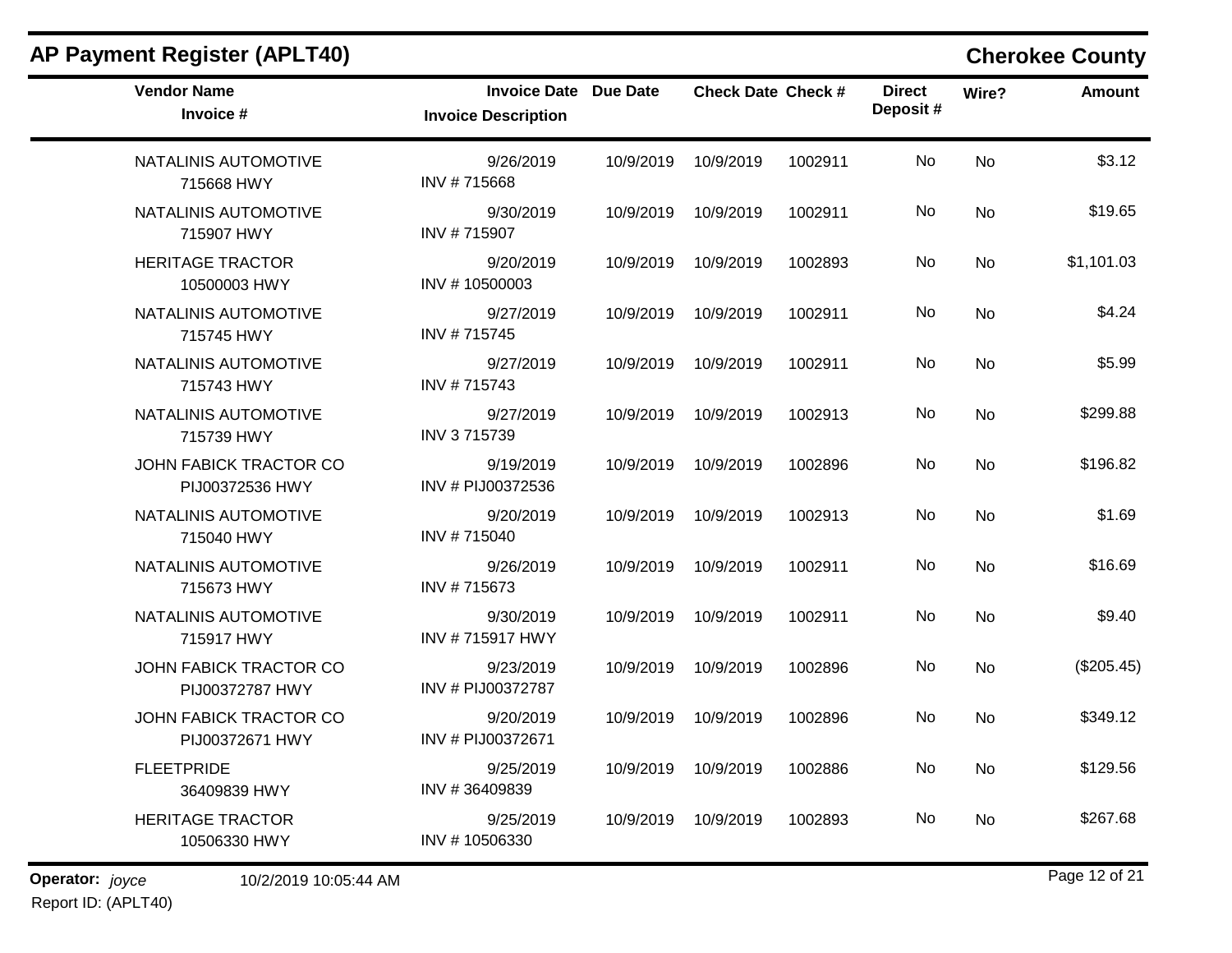| <b>Vendor Name</b><br>Invoice #                       | <b>Invoice Date Due Date</b><br><b>Invoice Description</b> |           | <b>Check Date Check #</b> |         | <b>Direct</b><br>Deposit# | Wire?          | <b>Amount</b> |
|-------------------------------------------------------|------------------------------------------------------------|-----------|---------------------------|---------|---------------------------|----------------|---------------|
| <b>KIRKLAND</b><br>587444 HWY                         | 9/30/2019<br>INV #587444                                   | 10/9/2019 | 10/9/2019                 | 1002901 | No                        | <b>No</b>      | \$54.25       |
| NATALINIS AUTOMOTIVE<br>714604 HWY                    | 9/16/2019<br>INV #714604                                   | 10/9/2019 | 10/9/2019                 | 1002913 | No.                       | <b>No</b>      | \$18.49       |
| JOPLIN FREIGHTLINER SALES INC<br>57170906 HWY         | 9/19/2019<br>INV #57170906                                 | 10/9/2019 | 10/9/2019                 | 1002897 | No                        | N <sub>o</sub> | \$69.55       |
| NATALINIS AUTOMOTIVE<br>714842 HWY                    | 9/18/2019<br>INV #714842                                   | 10/9/2019 | 10/9/2019                 | 1002913 | No.                       | No.            | \$9.76        |
| <b>KIRKLAND</b><br>586804 HWY                         | 9/25/2019<br>INV #586804                                   | 10/9/2019 | 10/9/2019                 | 1002901 | No                        | <b>No</b>      | \$88.64       |
| <b>POWERPLAN</b><br>87002-40937 HWY 1                 | 9/26/2019<br>ACCT #87002-40937                             |           | 10/9/2019 10/9/2019       | 1002916 | No                        | No.            | \$1,542.43    |
| <b>MAYFIELD SERVICES INC</b><br>238091 HWY            | 9/20/2019<br>INV #238091                                   | 10/9/2019 | 10/9/2019                 | 1002905 | No                        | <b>No</b>      | \$2,168.00    |
| <b>GENERAL MACHINERY OF PITTSBURG</b><br>3427 HWY     | 9/24/2019<br>INV #3427                                     | 10/9/2019 | 10/9/2019                 | 1002890 | No.                       | <b>No</b>      | \$22.00       |
| <b>KANSAS GAS SERVICE</b><br>510148149119141118 HWY 5 | 9/20/2019<br>Acct # 510148149119141118                     | 10/9/2019 | 10/9/2019                 | 1002898 | No.                       | <b>No</b>      | \$63.08       |
| <b>HERITAGE TRACTOR</b><br>10507024 HWY               | 9/26/2019<br>INV #10507024                                 | 10/9/2019 | 10/9/2019                 | 1002893 | No.                       | N <sub>o</sub> | \$99.64       |
| NATALINIS AUTOMOTIVE<br>714723 HWY                    | 9/17/2019<br>INV #714723                                   | 10/9/2019 | 10/9/2019                 | 1002913 | <b>No</b>                 | <b>No</b>      | \$14.99       |
| Account: 11000053080 - MAINTENANCE/BLDGS & GROUNDS    |                                                            |           |                           |         |                           |                |               |
| CLEAN THE UNIFORM CO JOPLIN<br>20088204 HWY           | 9/16/2019<br>INV #20088204                                 |           | 10/9/2019 10/9/2019       | 1002870 | No                        | <b>No</b>      | \$2.45        |
| CLEAN THE UNIFORM CO JOPLIN<br>20089611 HWY           | 9/23/2019<br>INV #20089611                                 |           | 10/9/2019 10/9/2019       | 1002870 | No.                       | No.            | \$84.17       |

## **AP Payment Register (APLT40) Cherokee County**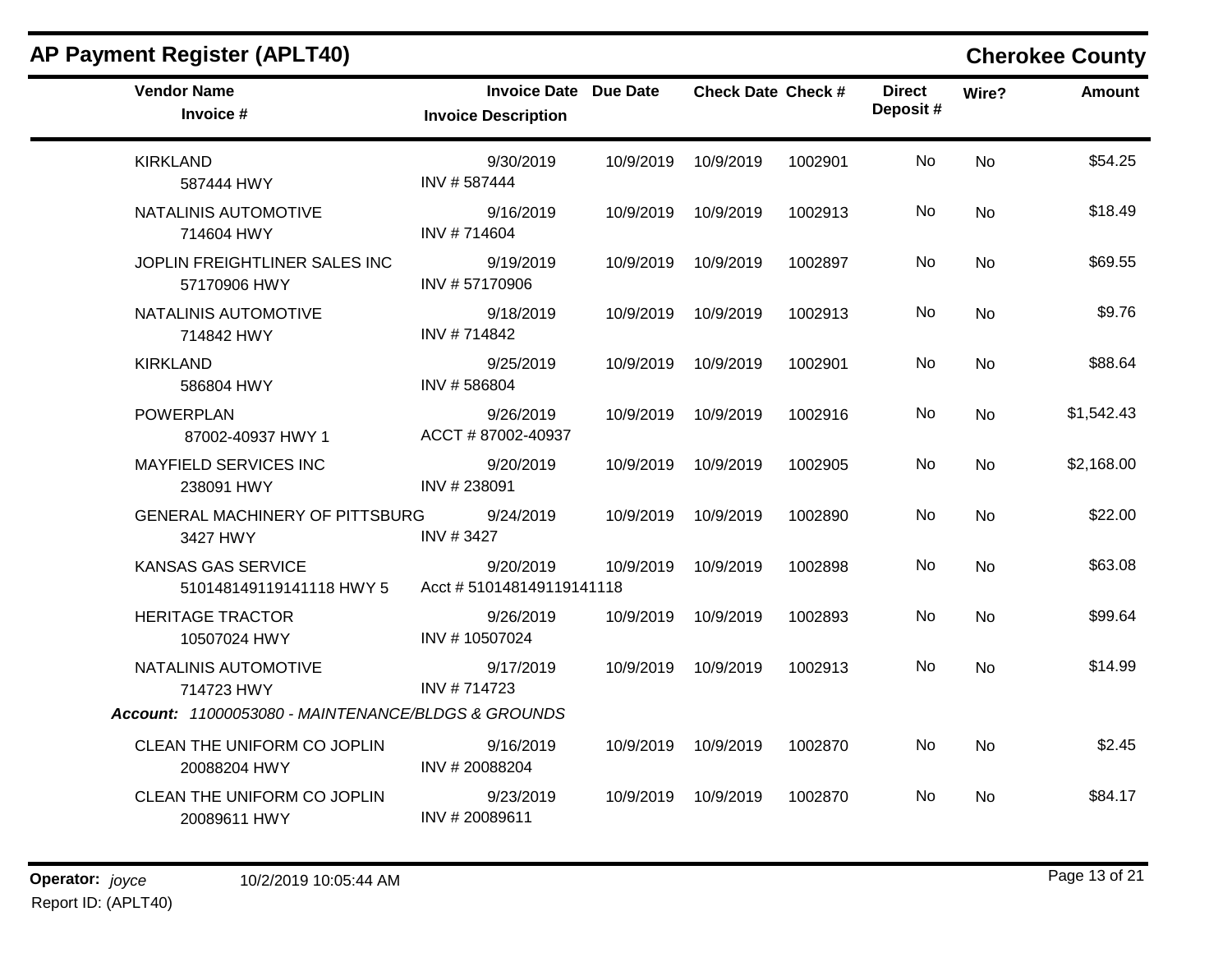|       |       |                    | <b>AP Payment Register (APLT40)</b>               |                                                            |           |                           |         |                           |           | <b>Cherokee County</b> |
|-------|-------|--------------------|---------------------------------------------------|------------------------------------------------------------|-----------|---------------------------|---------|---------------------------|-----------|------------------------|
|       |       | <b>Vendor Name</b> | Invoice #                                         | <b>Invoice Date Due Date</b><br><b>Invoice Description</b> |           | <b>Check Date Check #</b> |         | <b>Direct</b><br>Deposit# | Wire?     | <b>Amount</b>          |
|       |       |                    | <b>Subtotal for Department: 000:</b>              |                                                            |           |                           |         |                           |           |                        |
|       |       |                    |                                                   |                                                            |           |                           |         |                           |           | \$38,689.25            |
|       |       |                    | <b>Subtotal for Fund: 110:</b>                    |                                                            |           |                           |         |                           |           |                        |
|       |       |                    |                                                   |                                                            |           |                           |         |                           |           | \$38,689.25            |
| Fund: | 130   |                    | <b>NOXIOUS WEED</b>                               |                                                            |           |                           |         |                           |           |                        |
|       | Dept: | 000                | NON-DEPARTMENTAL                                  |                                                            |           |                           |         |                           |           |                        |
|       |       |                    | Account: 13000053074 - TELEPHONE BILLS            |                                                            |           |                           |         |                           |           |                        |
|       |       |                    | COLUMBUS TELEPHONE COMPANY                        | 9/30/2019                                                  | 10/9/2019 | 10/9/2019                 | 1002873 | No.                       | <b>No</b> | \$110.94               |
|       |       |                    | 1009 NOX                                          | <b>ACCT 2293</b>                                           |           |                           |         |                           |           |                        |
|       |       |                    | <b>Subtotal for Department: 000:</b>              |                                                            |           |                           |         |                           |           | \$110.94               |
|       |       |                    | <b>Subtotal for Fund: 130:</b>                    |                                                            |           |                           |         |                           |           |                        |
|       |       |                    |                                                   |                                                            |           |                           |         |                           |           | \$110.94               |
| Fund: | 140   |                    | <b>HEALTH</b>                                     |                                                            |           |                           |         |                           |           |                        |
|       | Dept: | 000                | <b>NON-DEPARTMENTAL</b>                           |                                                            |           |                           |         |                           |           |                        |
|       |       |                    | Account: 14000053043 - HEALTH DEPT MED SUPPLIES   |                                                            |           |                           |         |                           |           |                        |
|       |       |                    | <b>CHCSEK PITTSBURG FQHC</b>                      | 9/30/2019                                                  | 10/9/2019 | 10/9/2019                 | 1002863 | No.                       | <b>No</b> | \$7,000.00             |
|       |       |                    | 1309                                              | <b>INV 1309</b>                                            |           |                           |         |                           |           |                        |
|       |       |                    | <b>HEMOCUE INC</b>                                | 9/30/2019                                                  | 10/9/2019 | 10/9/2019                 | 1002891 | No                        | <b>No</b> | \$132.00               |
|       |       |                    | 3164627                                           | <b>INV 3164627</b>                                         |           |                           |         |                           |           |                        |
|       |       |                    | Account: 14000053072 - GAS, ELECTRIC, WATER/PHONE |                                                            |           |                           |         |                           |           |                        |
|       |       |                    | <b>KANSAS GAS SERVICE</b><br>1009 HE              | 9/30/2019<br>ACCT 510080477 1188672 27                     | 10/9/2019 | 10/9/2019                 | 1002898 | No                        | <b>No</b> | \$103.00               |
|       |       |                    | <b>COLUMBUS TELEPHONE COMPANY</b><br>1009 HE1     | 9/30/2019<br><b>ACCT 2311</b>                              | 10/9/2019 | 10/9/2019                 | 1002873 | No                        | No        | \$53.71                |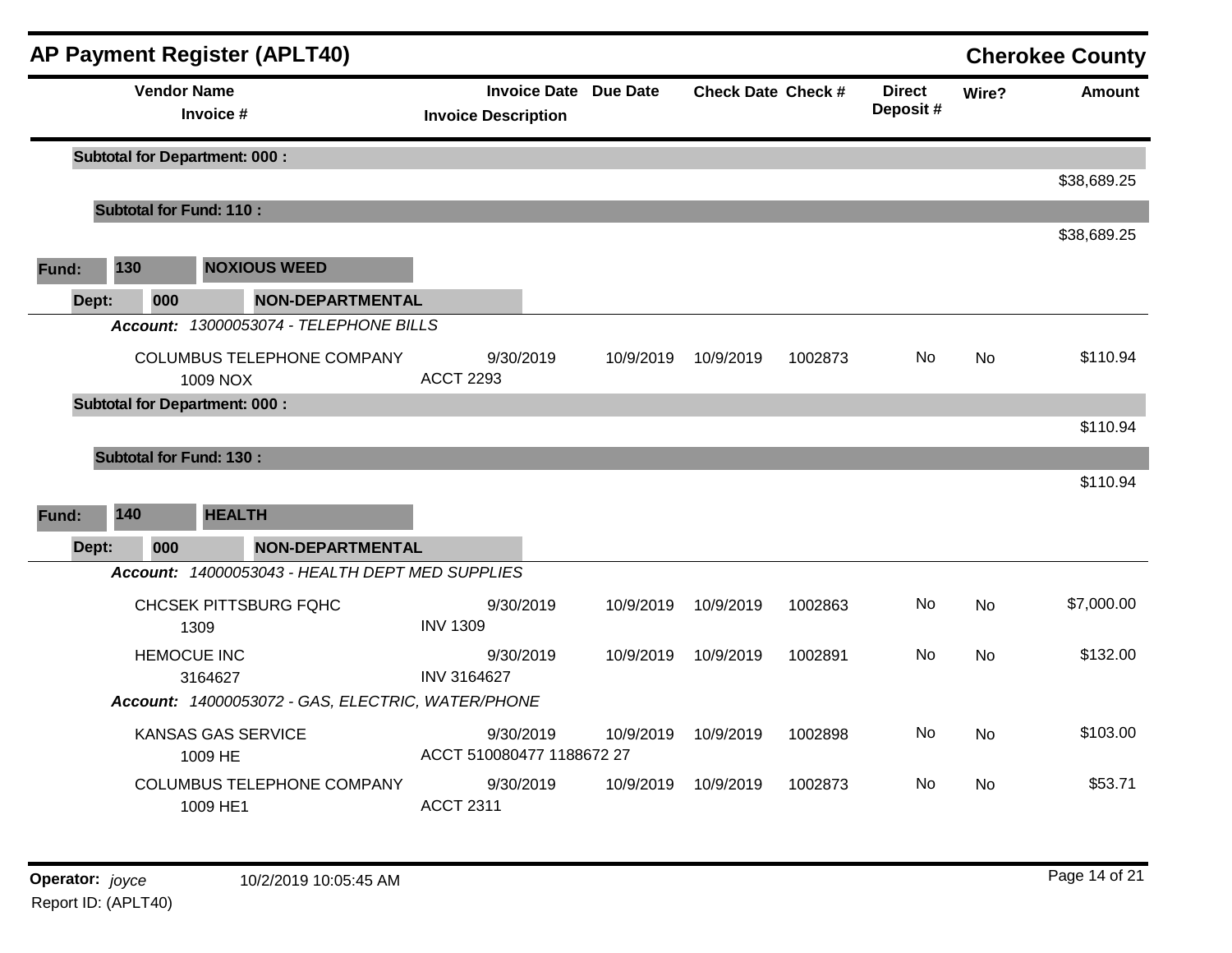| <b>AP Payment Register (APLT40)</b>                                                          |                                                            |           |                           |         |                           |           | <b>Cherokee County</b> |
|----------------------------------------------------------------------------------------------|------------------------------------------------------------|-----------|---------------------------|---------|---------------------------|-----------|------------------------|
| <b>Vendor Name</b><br>Invoice #                                                              | <b>Invoice Date Due Date</b><br><b>Invoice Description</b> |           | <b>Check Date Check #</b> |         | <b>Direct</b><br>Deposit# | Wire?     | <b>Amount</b>          |
| <b>VERIZON WIRELESS</b><br>9837988818                                                        | 9/30/2019<br>INV 9837988818                                | 10/9/2019 | 10/9/2019                 | 1002928 | No.                       | <b>No</b> | \$86.55                |
| Account: 14000053073 - MEETING COSTS                                                         |                                                            |           |                           |         |                           |           |                        |
| <b>LORI FERRARO</b><br>1009                                                                  | 9/30/2019<br><b>REIMB/NURSE CE CREDIT</b>                  | 10/9/2019 | 10/9/2019                 | 1002903 | No                        | <b>No</b> | \$25.60                |
| <b>DEBRA MURRAY</b><br>1009                                                                  | 9/30/2019<br><b>MILEAGE</b>                                | 10/9/2019 | 10/9/2019                 | 1002879 | No.                       | No.       | \$8.12                 |
| Account: 14000053074 - TELEPHONE BILLS                                                       |                                                            |           |                           |         |                           |           |                        |
| <b>COLUMBUS TELEPHONE COMPANY</b><br>1009 HE<br>Account: 14000053076 - PROFESSIONAL SERVICES | 9/30/2019<br><b>ACCT 2060</b>                              | 10/9/2019 | 10/9/2019                 | 1002873 | No                        | <b>No</b> | \$404.80               |
|                                                                                              |                                                            |           |                           |         |                           |           |                        |
| <b>QUALITY PEST CONTROL INC</b><br>106076                                                    | 9/30/2019<br><b>INV 106076</b>                             | 10/9/2019 | 10/9/2019                 | 1002918 | No                        | <b>No</b> | \$50.00                |
| <b>Subtotal for Department: 000:</b>                                                         |                                                            |           |                           |         |                           |           |                        |
|                                                                                              |                                                            |           |                           |         |                           |           | \$7,863.78             |
| <b>Subtotal for Fund: 140:</b>                                                               |                                                            |           |                           |         |                           |           |                        |
|                                                                                              |                                                            |           |                           |         |                           |           | \$7,863.78             |
| 160<br><b>DIRECT ELECTION</b><br>Fund:                                                       |                                                            |           |                           |         |                           |           |                        |
| 000<br><b>NON-DEPARTMENTAL</b><br>Dept:                                                      |                                                            |           |                           |         |                           |           |                        |
| Account: 16000053021 - PRINTING/OFFICE SUPPLIES                                              |                                                            |           |                           |         |                           |           |                        |
| <b>COLUMBUS NEWS REPORT</b><br>821                                                           | 9/26/2019<br>LEGAL NOTICE/CLOSING OF THE BOOKS             |           | 10/9/2019 10/9/2019       | 1002872 | No                        | No        | \$20.00                |
| AMERICAN RESOURCE CONSULTANTS<br>6236                                                        | 9/26/2019<br><b>INV 6236</b>                               |           | 10/9/2019 10/9/2019       | 1002852 | No.                       | No        | \$361.34               |
| <b>ELECTION SYSTEMS &amp; SOFTWARE</b><br>1099993                                            | 9/30/2019<br>INV 1099993                                   | 10/9/2019 | 10/9/2019                 | 1002883 | No.                       | No.       | \$213.30               |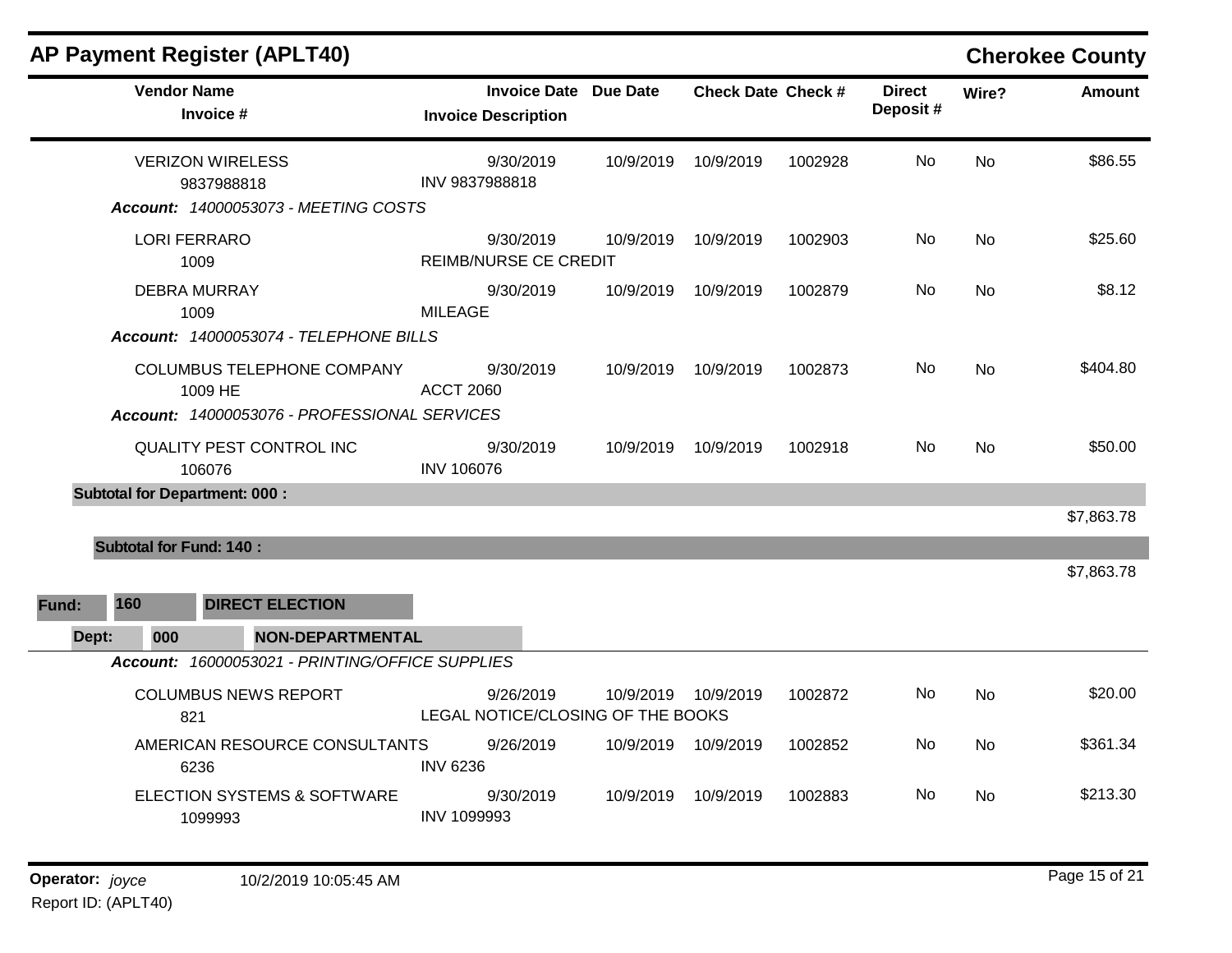|                 |                                | <b>AP Payment Register (APLT40)</b>                          |                                                            |           |                           |         |                           |           | <b>Cherokee County</b> |
|-----------------|--------------------------------|--------------------------------------------------------------|------------------------------------------------------------|-----------|---------------------------|---------|---------------------------|-----------|------------------------|
|                 | <b>Vendor Name</b>             | Invoice #                                                    | <b>Invoice Date Due Date</b><br><b>Invoice Description</b> |           | <b>Check Date Check #</b> |         | <b>Direct</b><br>Deposit# | Wire?     | <b>Amount</b>          |
|                 |                                | ELECTION SYSTEMS & SOFTWARE<br>1098585                       | 9/26/2019<br>INV 1098585                                   | 10/9/2019 | 10/9/2019                 | 1002883 | No                        | <b>No</b> | \$787.18               |
|                 |                                | <b>Subtotal for Department: 000:</b>                         |                                                            |           |                           |         |                           |           |                        |
|                 |                                |                                                              |                                                            |           |                           |         |                           |           | \$1,381.82             |
|                 | <b>Subtotal for Fund: 160:</b> |                                                              |                                                            |           |                           |         |                           |           |                        |
| Fund:           | 190                            | <b>SPECIAL BRIDGE BUILDIN</b>                                |                                                            |           |                           |         |                           |           | \$1,381.82             |
| Dept:           | 000                            | <b>NON-DEPARTMENTAL</b>                                      |                                                            |           |                           |         |                           |           |                        |
|                 | <b>Account:</b>                | 19000053089 - OTHER CONTRACTUAL                              |                                                            |           |                           |         |                           |           |                        |
|                 |                                | CLERK OF THE DISTRICT COURT COLUMBU<br>2019-CV-000070 BRIDGE | 10/2/2019<br>2019-CV-000070                                | 10/9/2019 | 10/9/2019                 | 1002871 | No                        | No        | \$5,070.00             |
|                 |                                | <b>SCHWAB-EATON PA</b><br>19.029-3 190 bridge                | 9/19/2019<br>INV #19.029-3                                 | 10/9/2019 | 10/9/2019                 | 1002921 | No                        | No        | \$710.00               |
|                 |                                | <b>SCHWAB-EATON PA</b><br>19.029-2 190 BRIDGE                | 9/19/2019<br>INV #19.029-2                                 | 10/9/2019 | 10/9/2019                 | 1002921 | No                        | No        | \$4,980.00             |
|                 |                                | <b>SCHWAB-EATON PA</b><br>18.007-6 190BRIDGE                 | 9/27/2019<br>INV #18.007-6                                 | 10/9/2019 | 10/9/2019                 | 1002921 | No                        | No        | \$10,362.54            |
|                 |                                | <b>Subtotal for Department: 000:</b>                         |                                                            |           |                           |         |                           |           |                        |
|                 |                                |                                                              |                                                            |           |                           |         |                           |           | \$21,122.54            |
|                 | <b>Subtotal for Fund: 190:</b> |                                                              |                                                            |           |                           |         |                           |           |                        |
| Fund:           | 220                            | <b>AMBULANCE</b>                                             |                                                            |           |                           |         |                           |           | \$21,122.54            |
| Dept:           | 000                            | <b>NON-DEPARTMENTAL</b>                                      |                                                            |           |                           |         |                           |           |                        |
|                 |                                | Account: 22000053089 - OTHER CONTRACTUAL                     |                                                            |           |                           |         |                           |           |                        |
|                 |                                | CHEROKEE COUNTY AMBULANCE-DIST #1<br>1009                    | 9/26/2019<br><b>MONTHLY SUBSIDY</b>                        | 10/9/2019 | 10/9/2019                 | 1002864 | No                        | No        | \$16,877.33            |
| Operator: joyce |                                | 10/2/2019 10:05:46 AM                                        |                                                            |           |                           |         |                           |           | Page 16 of 21          |

Report ID: (APLT40)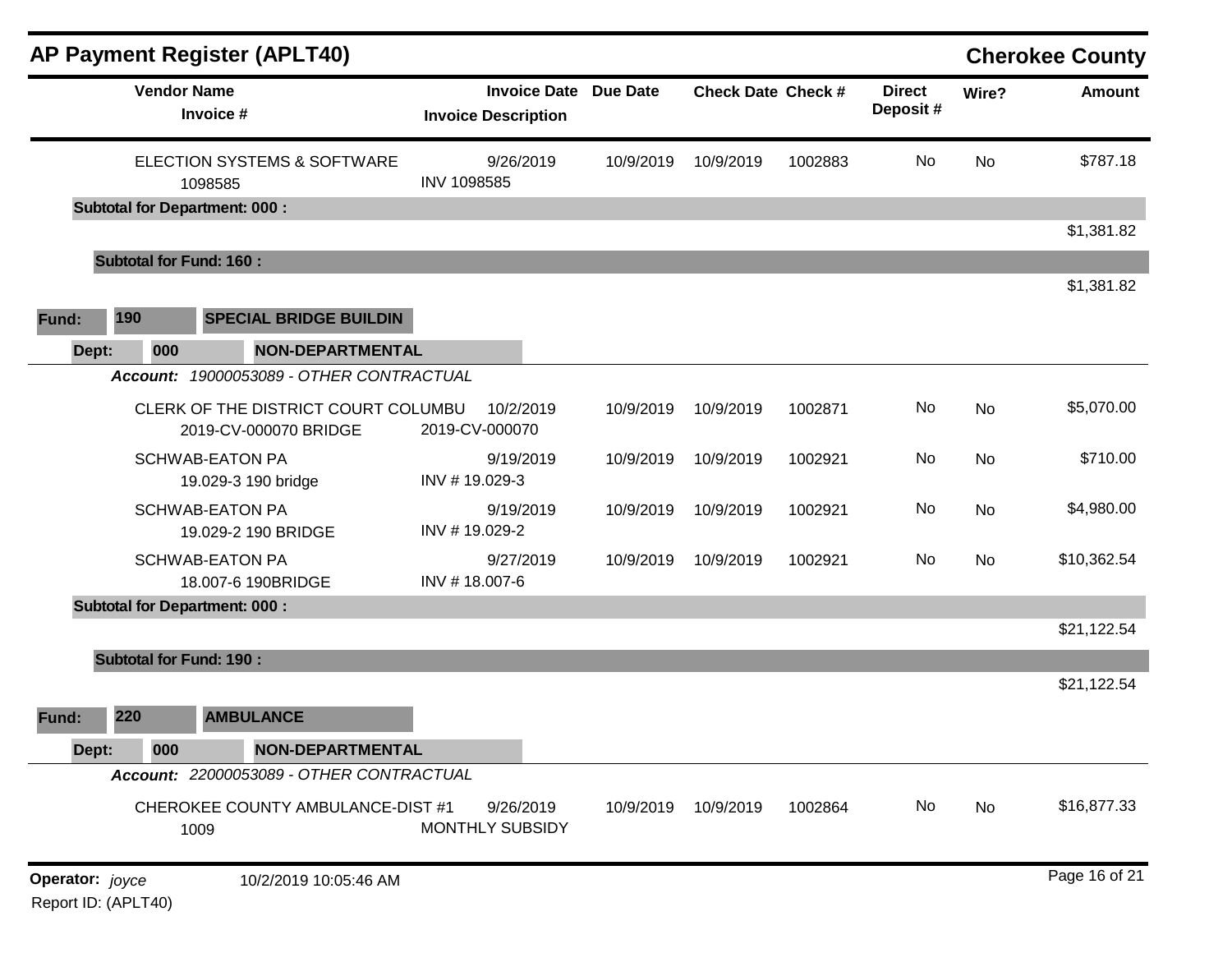| <b>Vendor Name</b><br>Invoice #<br>1009<br>1009<br><b>Subtotal for Department: 000:</b> | CHEROKEE COUNTY AMBULANCE-DIST #3<br>CHEROKEE COUNTY AMBULANCE-DIST #2<br><b>CHEROKEE COUNTY 911</b> | <b>Invoice Description</b><br>9/26/2019<br><b>MONTHLY SUBSIDY</b><br>9/26/2019<br>MONTHLY SUBSIDY | <b>Invoice Date Due Date</b> | 10/9/2019<br>10/9/2019 | <b>Check Date Check #</b><br>10/9/2019<br>10/9/2019 | 1002866<br>1002865 | <b>Direct</b><br>Deposit#<br>No<br>No | Wire?<br><b>No</b><br><b>No</b> | <b>Amount</b><br>\$14,477.33<br>\$16,877.33<br>\$48,231.99 |
|-----------------------------------------------------------------------------------------|------------------------------------------------------------------------------------------------------|---------------------------------------------------------------------------------------------------|------------------------------|------------------------|-----------------------------------------------------|--------------------|---------------------------------------|---------------------------------|------------------------------------------------------------|
|                                                                                         |                                                                                                      |                                                                                                   |                              |                        |                                                     |                    |                                       |                                 |                                                            |
|                                                                                         |                                                                                                      |                                                                                                   |                              |                        |                                                     |                    |                                       |                                 |                                                            |
|                                                                                         |                                                                                                      |                                                                                                   |                              |                        |                                                     |                    |                                       |                                 |                                                            |
|                                                                                         |                                                                                                      |                                                                                                   |                              |                        |                                                     |                    |                                       |                                 |                                                            |
|                                                                                         |                                                                                                      |                                                                                                   |                              |                        |                                                     |                    |                                       |                                 |                                                            |
| <b>Subtotal for Fund: 220:</b>                                                          |                                                                                                      |                                                                                                   |                              |                        |                                                     |                    |                                       |                                 |                                                            |
|                                                                                         |                                                                                                      |                                                                                                   |                              |                        |                                                     |                    |                                       |                                 | \$48,231.99                                                |
| 224<br>Fund:                                                                            |                                                                                                      |                                                                                                   |                              |                        |                                                     |                    |                                       |                                 |                                                            |
| 000<br>Dept:                                                                            | <b>NON-DEPARTMENTAL</b>                                                                              |                                                                                                   |                              |                        |                                                     |                    |                                       |                                 |                                                            |
|                                                                                         | Account: 22400053300 - MISC PAID OUT                                                                 |                                                                                                   |                              |                        |                                                     |                    |                                       |                                 |                                                            |
| <b>CSM</b><br>1009                                                                      |                                                                                                      | 9/30/2019<br>ORDER 7368 CHEROKEE COUNTY, KS                                                       |                              | 10/9/2019              | 10/9/2019                                           | 1002877            | No                                    | <b>No</b>                       | \$150.00                                                   |
| <b>VERIZON WIRELESS</b><br>9838376813                                                   |                                                                                                      | 9/30/2019<br>INV 9838376813                                                                       |                              | 10/9/2019              | 10/9/2019                                           | 1002928            | No                                    | <b>No</b>                       | \$1,000.25                                                 |
| <b>Subtotal for Department: 000:</b>                                                    |                                                                                                      |                                                                                                   |                              |                        |                                                     |                    |                                       |                                 |                                                            |
|                                                                                         |                                                                                                      |                                                                                                   |                              |                        |                                                     |                    |                                       |                                 | \$1,150.25                                                 |
| <b>Subtotal for Fund: 224:</b>                                                          |                                                                                                      |                                                                                                   |                              |                        |                                                     |                    |                                       |                                 |                                                            |
|                                                                                         |                                                                                                      |                                                                                                   |                              |                        |                                                     |                    |                                       |                                 | \$1,150.25                                                 |
| 230<br>Fund:                                                                            | <b>APPRAISER COSTS</b>                                                                               |                                                                                                   |                              |                        |                                                     |                    |                                       |                                 |                                                            |
| 000<br>Dept:                                                                            | <b>NON-DEPARTMENTAL</b>                                                                              |                                                                                                   |                              |                        |                                                     |                    |                                       |                                 |                                                            |
|                                                                                         | Account: 23000053021 - PRINTING/OFFICE SUPPLIES                                                      |                                                                                                   |                              |                        |                                                     |                    |                                       |                                 |                                                            |
| 5217260                                                                                 | ETTINGER'S OFFICE SUPPLY<br>Account: 23000053074 - TELEPHONE BILLS                                   | 9/26/2019<br>INV 5217260                                                                          |                              | 10/9/2019              | 10/9/2019                                           | 1002885            | No.                                   | No.                             | \$216.07                                                   |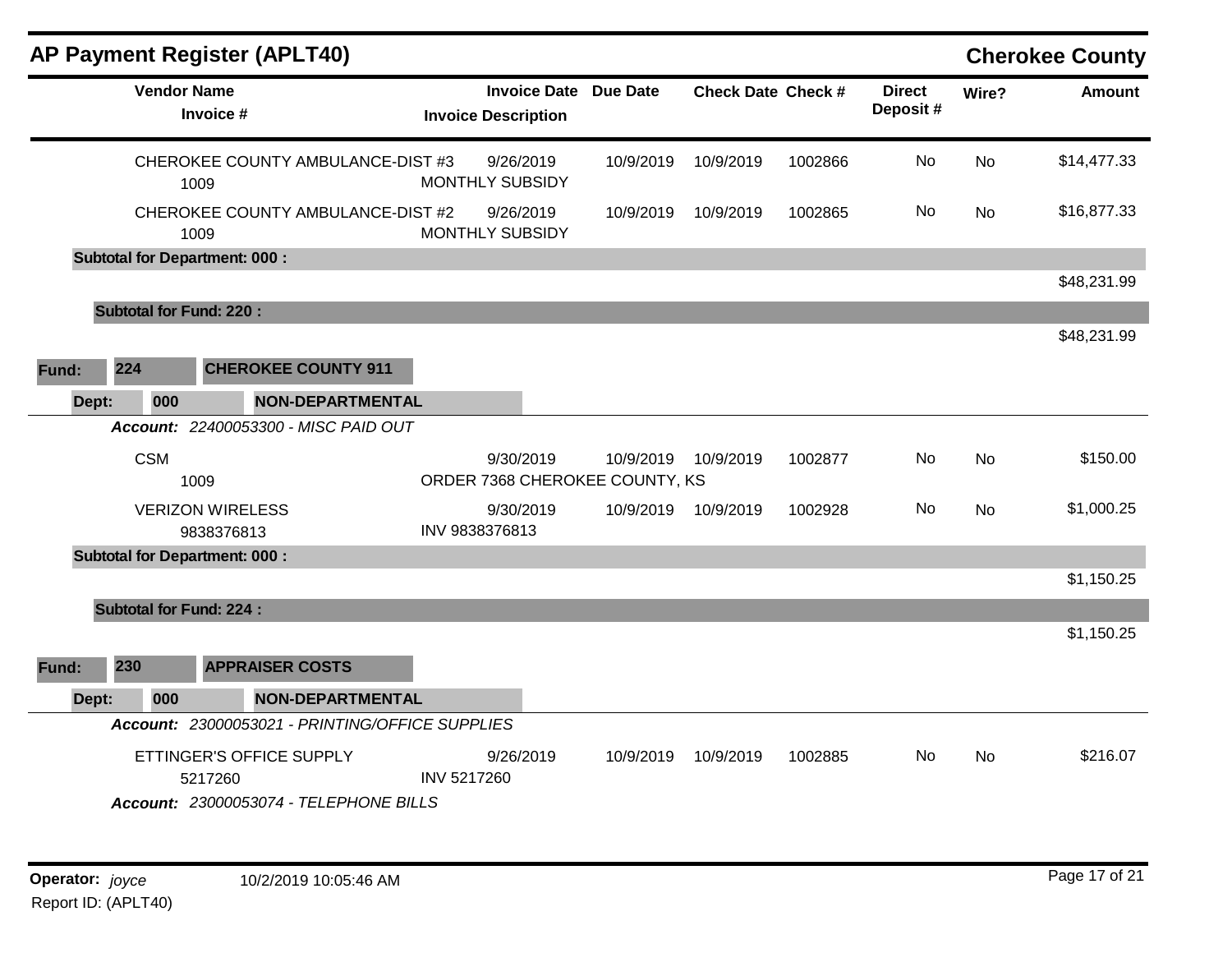|       |                                | <b>AP Payment Register (APLT40)</b>                                    |                   |                                                            |           |                           |         |                           |           | <b>Cherokee County</b> |
|-------|--------------------------------|------------------------------------------------------------------------|-------------------|------------------------------------------------------------|-----------|---------------------------|---------|---------------------------|-----------|------------------------|
|       | <b>Vendor Name</b>             | Invoice #                                                              |                   | <b>Invoice Date Due Date</b><br><b>Invoice Description</b> |           | <b>Check Date Check #</b> |         | <b>Direct</b><br>Deposit# | Wire?     | <b>Amount</b>          |
|       |                                | COLUMBUS TELEPHONE COMPANY<br>1009                                     | <b>ACCT 7577</b>  | 9/30/2019                                                  | 10/9/2019 | 10/9/2019                 | 1002873 | No                        | <b>No</b> | \$274.26               |
|       |                                | <b>Subtotal for Department: 000:</b>                                   |                   |                                                            |           |                           |         |                           |           | \$490.33               |
|       | <b>Subtotal for Fund: 230:</b> |                                                                        |                   |                                                            |           |                           |         |                           |           |                        |
|       |                                |                                                                        |                   |                                                            |           |                           |         |                           |           | \$490.33               |
| Fund: | 260                            | <b>EMPLOYEE BENEFITS</b>                                               |                   |                                                            |           |                           |         |                           |           |                        |
| Dept: | 000                            | NON-DEPARTMENTAL                                                       |                   |                                                            |           |                           |         |                           |           |                        |
|       |                                | Account: 26000053216 - VSP Insurance                                   |                   |                                                            |           |                           |         |                           |           |                        |
|       |                                | <b>VISION SERVICE PLAN</b><br>1009                                     | ACCT 300864800001 | 9/26/2019                                                  | 10/9/2019 | 10/9/2019                 | 1002930 | No                        | No        | \$1,569.99             |
|       |                                | <b>Subtotal for Department: 000:</b>                                   |                   |                                                            |           |                           |         |                           |           |                        |
|       |                                |                                                                        |                   |                                                            |           |                           |         |                           |           | \$1,569.99             |
|       | <b>Subtotal for Fund: 260:</b> |                                                                        |                   |                                                            |           |                           |         |                           |           | \$1,569.99             |
|       | 300                            | <b>SERVICE FOR ELDERLY</b>                                             |                   |                                                            |           |                           |         |                           |           |                        |
| Fund: |                                |                                                                        |                   |                                                            |           |                           |         |                           |           |                        |
| Dept: | 000                            | <b>NON-DEPARTMENTAL</b><br>Account: 30000053072 - GAS, ELECTRIC, WATER |                   |                                                            |           |                           |         |                           |           |                        |
|       |                                | <b>KANSAS GAS SERVICE</b>                                              |                   | 9/30/2019                                                  | 10/9/2019 | 10/9/2019                 | 1002898 | No                        | No        | \$32.49                |
|       |                                | 1009 EL2                                                               |                   | ACCT 510724504 2014982 18                                  |           |                           |         |                           |           |                        |
|       |                                | <b>CITY OF GALENA</b><br>1009                                          | ACCT 10006000     | 9/30/2019                                                  | 10/9/2019 | 10/9/2019                 | 1002869 | No                        | No        | \$91.85                |
|       |                                | <b>KANSAS GAS SERVICE</b><br>1009                                      |                   | 9/30/2019<br>ACCT 510020083 1175382 00                     |           | 10/9/2019 10/9/2019       | 1002898 | No                        | No        | \$99.98                |
|       |                                | EMPIRE DISTRICT ELECTRIC COMPANY<br>1009 EL                            | ACCT 828267-31-0  | 9/26/2019                                                  |           | 10/9/2019 10/9/2019       | 1002884 | No                        | No        | \$217.62               |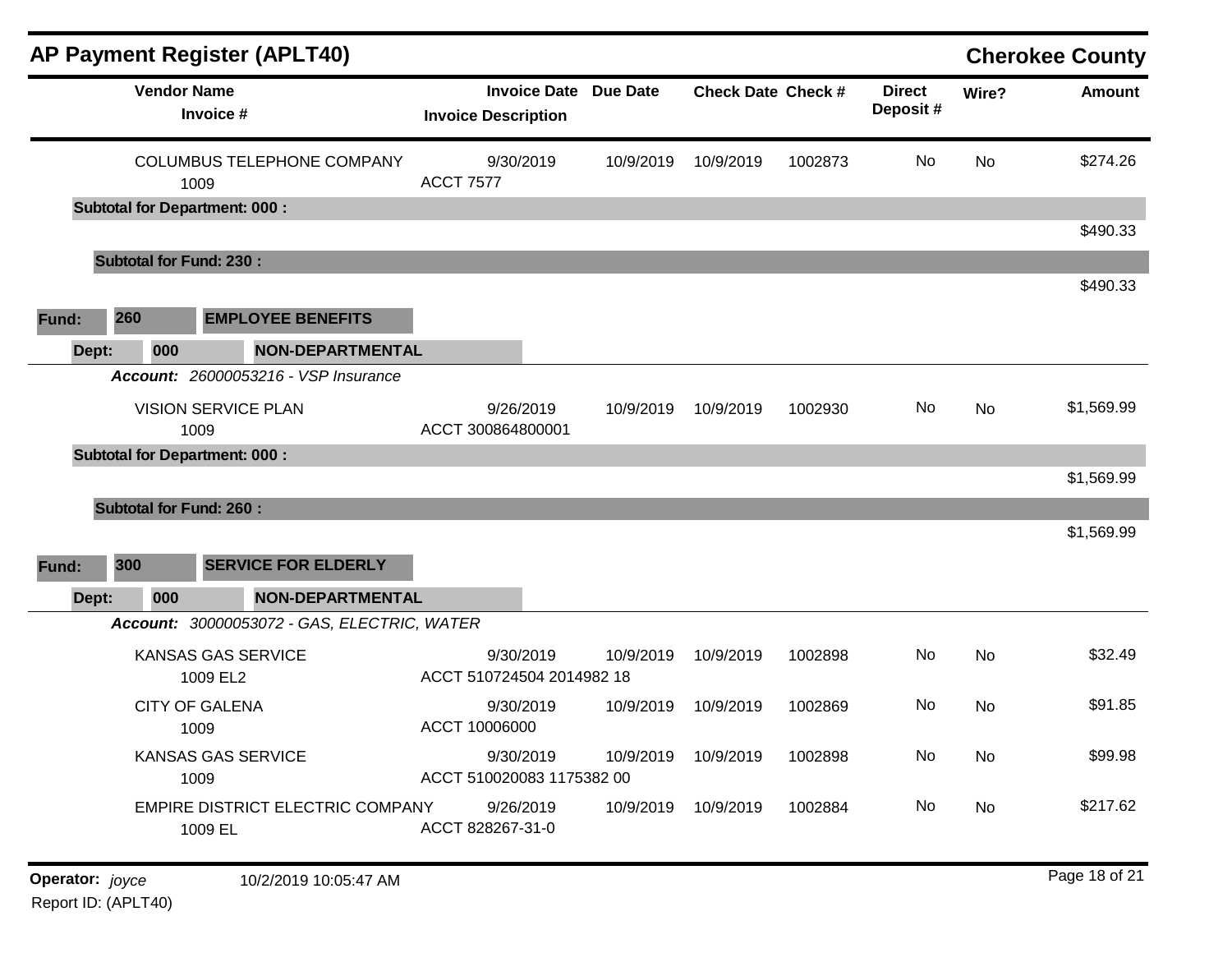|       |     |                    | <b>AP Payment Register (APLT40)</b>                            |                                        |                              |                           |         |                           |           | <b>Cherokee County</b> |
|-------|-----|--------------------|----------------------------------------------------------------|----------------------------------------|------------------------------|---------------------------|---------|---------------------------|-----------|------------------------|
|       |     | <b>Vendor Name</b> | Invoice #                                                      | <b>Invoice Description</b>             | <b>Invoice Date Due Date</b> | <b>Check Date Check #</b> |         | <b>Direct</b><br>Deposit# | Wire?     | <b>Amount</b>          |
|       |     |                    | <b>KANSAS GAS SERVICE</b><br>1009 EL                           | 9/30/2019<br>ACCT 512076592 1191351 09 | 10/9/2019                    | 10/9/2019                 | 1002898 | No                        | No        | \$32.13                |
|       |     |                    | <b>KANSAS GAS SERVICE</b><br>1009 EL1                          | 9/30/2019<br>ACCT 510074383 1179346 45 | 10/9/2019                    | 10/9/2019                 | 1002898 | <b>No</b>                 | <b>No</b> | \$30.08                |
|       |     |                    | EMPIRE DISTRICT ELECTRIC COMPANY<br>1009 EL1                   | 9/26/2019<br>ACCT 124991-59-7          | 10/9/2019                    | 10/9/2019                 | 1002884 | No.                       | No        | \$125.92               |
|       |     |                    | <b>Subtotal for Department: 000:</b>                           |                                        |                              |                           |         |                           |           | \$630.07               |
|       |     |                    |                                                                |                                        |                              |                           |         |                           |           |                        |
|       |     |                    | <b>Subtotal for Fund: 300:</b>                                 |                                        |                              |                           |         |                           |           | \$630.07               |
| Fund: | 304 |                    | <b>SPIDER PROGRAM</b>                                          |                                        |                              |                           |         |                           |           |                        |
| Dept: |     | 000                | <b>NON-DEPARTMENTAL</b>                                        |                                        |                              |                           |         |                           |           |                        |
|       |     |                    | Account: 30400053300 - MISC PAID OUT                           |                                        |                              |                           |         |                           |           |                        |
|       |     |                    | BROOKS-JEFFREY MARKETING, INC<br>189204                        | 9/30/2019<br><b>INV 189204</b>         | 10/9/2019                    | 10/9/2019                 | 1002856 | No                        | <b>No</b> | \$300.00               |
|       |     |                    | <b>Subtotal for Department: 000:</b>                           |                                        |                              |                           |         |                           |           |                        |
|       |     |                    |                                                                |                                        |                              |                           |         |                           |           | \$300.00               |
|       |     |                    | <b>Subtotal for Fund: 304:</b>                                 |                                        |                              |                           |         |                           |           |                        |
|       |     |                    |                                                                |                                        |                              |                           |         |                           |           | \$300.00               |
| Fund: | 330 |                    | <b>SEWER DISTRICT#1 OPER</b>                                   |                                        |                              |                           |         |                           |           |                        |
| Dept: |     | 000                | <b>NON-DEPARTMENTAL</b>                                        |                                        |                              |                           |         |                           |           |                        |
|       |     |                    | Account: 33000053072 - GAS, ELECTRIC, WATER                    |                                        |                              |                           |         |                           |           |                        |
|       |     |                    | <b>EMPIRE DISTRICT ELECTRIC COMPANY</b><br>547731-85-1 SEWER 5 | 9/26/2019<br>INV #547731-85-1          | 10/9/2019                    | 10/9/2019                 | 1002884 | No                        | No        | \$1,121.15             |
|       |     |                    | EMPIRE DISTRICT ELECTRIC COMPANY<br>369339-68-4 SEWER 6        | 9/27/2019<br>INV #369339-68-4          | 10/9/2019                    | 10/9/2019                 | 1002884 | No                        | No        | \$1.60                 |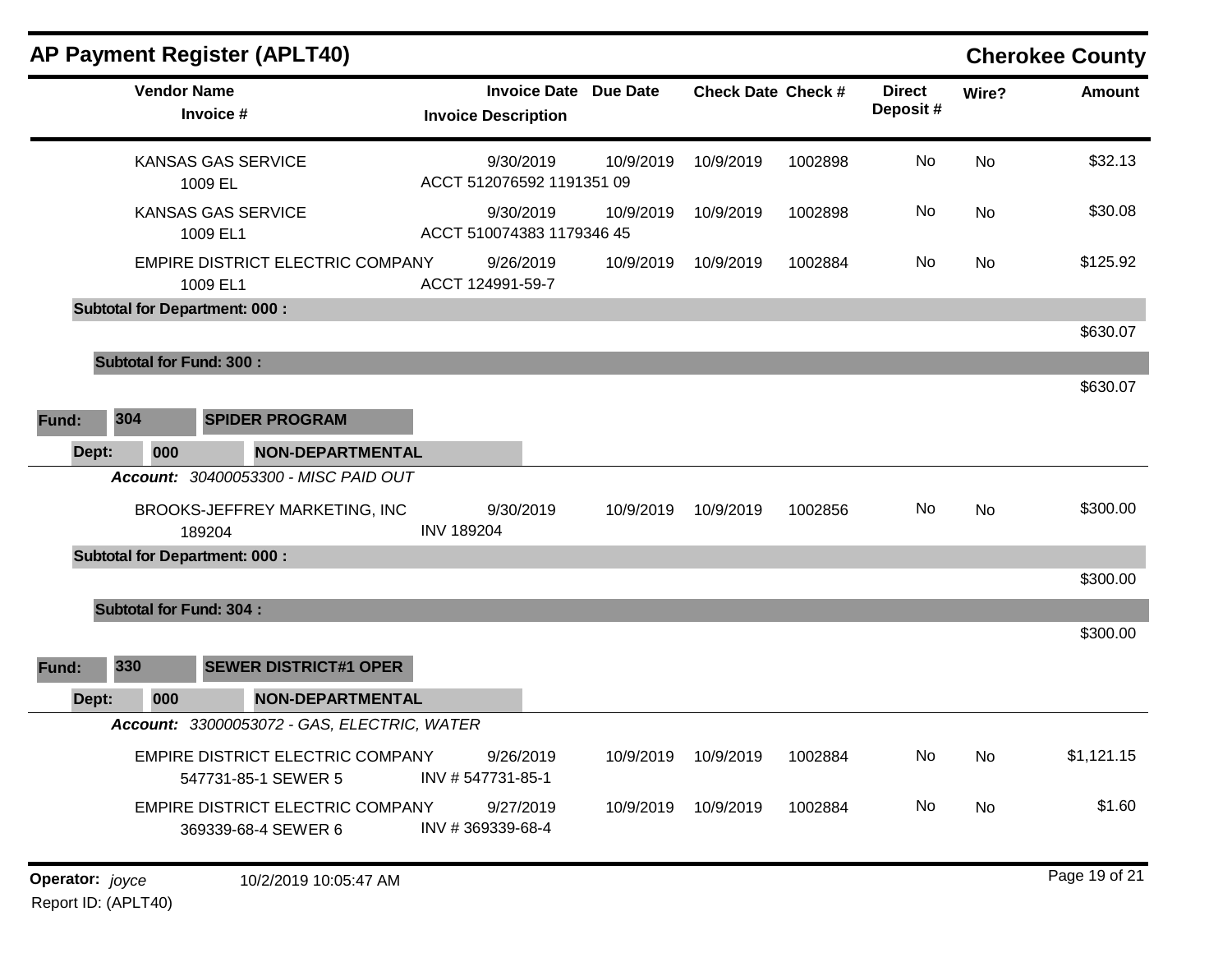| <b>AP Payment Register (APLT40)</b>                                                 |                                                            |           |                           |         |                                   |           | <b>Cherokee County</b> |
|-------------------------------------------------------------------------------------|------------------------------------------------------------|-----------|---------------------------|---------|-----------------------------------|-----------|------------------------|
| <b>Vendor Name</b><br>Invoice #                                                     | <b>Invoice Date Due Date</b><br><b>Invoice Description</b> |           | <b>Check Date Check #</b> |         | <b>Direct</b><br>Deposit#         | Wire?     | <b>Amount</b>          |
| Account: 33000053074 - TELEPHONE BILLS                                              |                                                            |           |                           |         |                                   |           |                        |
| <b>CENTURYLINK</b><br>438097159 SEWER 5<br>Account: 33000053089 - OTHER CONTRACTUAL | 9/23/2019<br>ACCT #438097159                               | 10/9/2019 | 10/9/2019                 | 1002861 | No                                | No        | \$236.30               |
| CONTROLS & ELECTRIC MOTOR CO INC<br>55771 SEWER                                     | 9/25/2019<br>INV# 55771                                    | 10/9/2019 | 10/9/2019                 | 1002875 | No                                | <b>No</b> | \$3,000.00             |
| ADVANTAGE COMPUTER ENTERPRISES IN<br>41901 SEWER                                    | 9/9/2019<br>INV #41901                                     | 10/9/2019 | 10/9/2019                 | 1002851 | No                                | No        | \$3,775.00             |
| <b>Subtotal for Department: 000:</b>                                                |                                                            |           |                           |         |                                   |           |                        |
|                                                                                     |                                                            |           |                           |         |                                   |           | \$8,134.05             |
| <b>Subtotal for Fund: 330:</b>                                                      |                                                            |           |                           |         |                                   |           |                        |
|                                                                                     |                                                            |           |                           |         |                                   |           | \$8,134.05             |
|                                                                                     |                                                            |           |                           |         | Total for Bank 1 Account 1120298: |           | \$207,866.16           |
|                                                                                     |                                                            |           |                           |         | ***** Total Invoices Paid:        |           | \$207,866.16           |